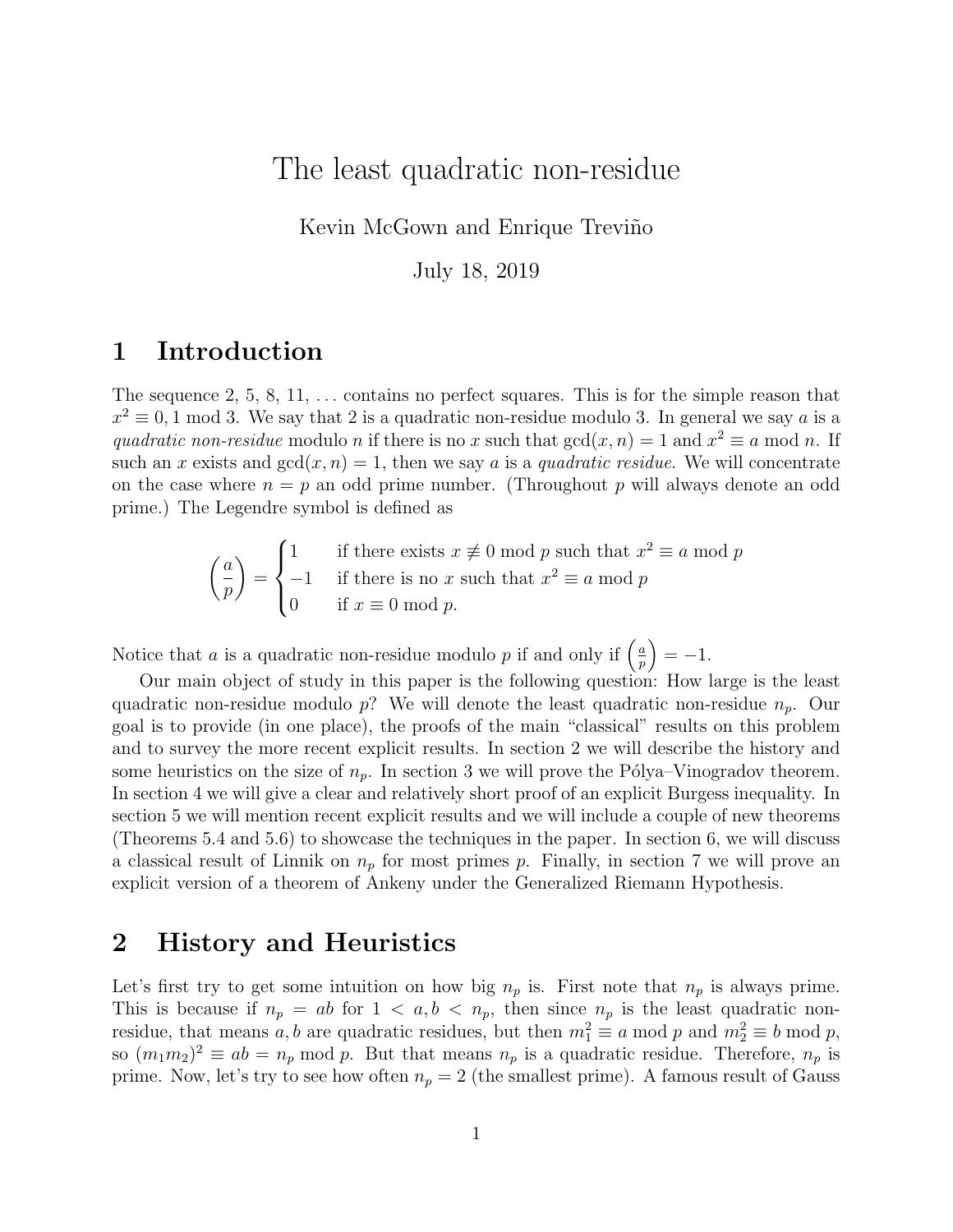is that 2 is a quadratic non-residue whenever  $p \equiv 3, 5 \mod 8$  and 2 is a quadratic residue whenever  $p \equiv 1, 7 \mod 8$ . Since primes are equidistributed among the coprime residue classes (this is due to Dirichlet's theorem on primes in arithmetic progressions), then  $n_p = 2$  half of the time. In other words if we let x be a real number and  $\pi(x)$  is the number of primes less than or equal to  $x$ , then

$$
\lim_{x \to \infty} \frac{|\{p \le x \mid n_p = 2\}|}{\pi(x)} = \frac{2}{4} = \frac{1}{2}.
$$

Using quadratic reciprocity, we can see that  $n_p = 3$ , whenever  $p \equiv 7,17 \mod 24$ . There are 8 residue classes coprime with 24 and each of them has the same number of primes asymptotically (by Dirichlet's Theorem), so

$$
\lim_{x \to \infty} \frac{|\{p \le x \mid n_p = 3\}|}{\pi(x)} = \frac{2}{8} = \frac{1}{4}.
$$

Let  $p_1 = 2, p_2 = 3, \ldots, p_k =$  the k-th prime, one can prove (using quadratic reciprocity, the Chinese remainder theorem, and Dirichlet's theorem) that

$$
\lim_{x \to \infty} \frac{|\{p \le x \mid n_p = p_k\}|}{\pi(x)} = \frac{1}{2^k}.
$$

The above suggests the following heuristic: Suppose that  $k \approx \log_2 x$ , then  $\frac{1}{2^k} \approx \frac{1}{x}$  $\frac{1}{x}$ . Therefore, the "expected number" of primes with  $n_p = p_k$  is 1. If k is much larger, then we wouldn't expect any, and if  $k$  is smaller we would expect some. Therefore, it seems that  $n_p$  can be as large as  $p_{\log_2 x}$  which is (by the Prime Number Theorem) asymptotically  $\log_2 x \log \log x$ . Table 1 contains the list of smallest primes p satisfying  $n_p = p_k$ , it also compares to  $\log p \log \log p$  to see how good an estimate it is.<sup>1</sup>

The heuristic above suggests that  $n_p \leq C \log p \log \log p$  for some constant C. It also suggests that  $n_p \geq C \log p \log \log p$  for infinitely many p (and some constant C). Evidence in the direction of these conjectures is that Graham and Ringrose [14], in 1990, proved that  $n_p \geq C \log p \log \log p$  for infinitely many p and some constant  $C<sup>2</sup>$ . In fact, assuming the Generalized Riemann Hypothesis (GRH), Montgomery [33, Theorem 13.5], in 1971, proved precisely the lower bound heuristic, namely that  $n_p \geq C \log p \log \log p$  for infinitely many  $p$  and some constant  $C$ . For the upper bound, assuming GRH, Ankeny [1], in 1952, proved  $n_p \leq C \log^2 p$  for some constant C. Bach [2], in 1985, made the constant explicit, showing  $n_p \leq 2 \log^2 p$ . Finally in 2015, Lamzouri, Li and Soundararajan [21] improved this to  $n_p \leq \log^2 p$ . However, we cannot prove anything remotely close to that upper bound unconditionally. The first breakthrough in getting a good upper bound for the least quadratic non-residue was done by Vinogradov in 1918 (see pages 53–57 of [50]). He came up with the following strategy using Dirichlet characters. For a positive integer q, a function  $\chi : \mathbb{Z} \to \mathbb{C}$ is called a Dirichlet character modulo  $q$  if

1.  $\chi(nm) = \chi(n)\chi(m)$  for all  $n, m \in \mathbb{Z}$ , i.e.,  $\chi$  is completely multiplicative;

<sup>&</sup>lt;sup>1</sup>Salié in 1965 [41], using a table just like the first two columns of Table 1 (but with one extra row), disproved two conjectures: that the first column is increasing and that all of its elements greater than 3 are 7 mod 8.

<sup>&</sup>lt;sup>2</sup>In 1949, Fridlender [12] and Salié [40], independently proved that  $n_p \geq C \log p$  for some constant C.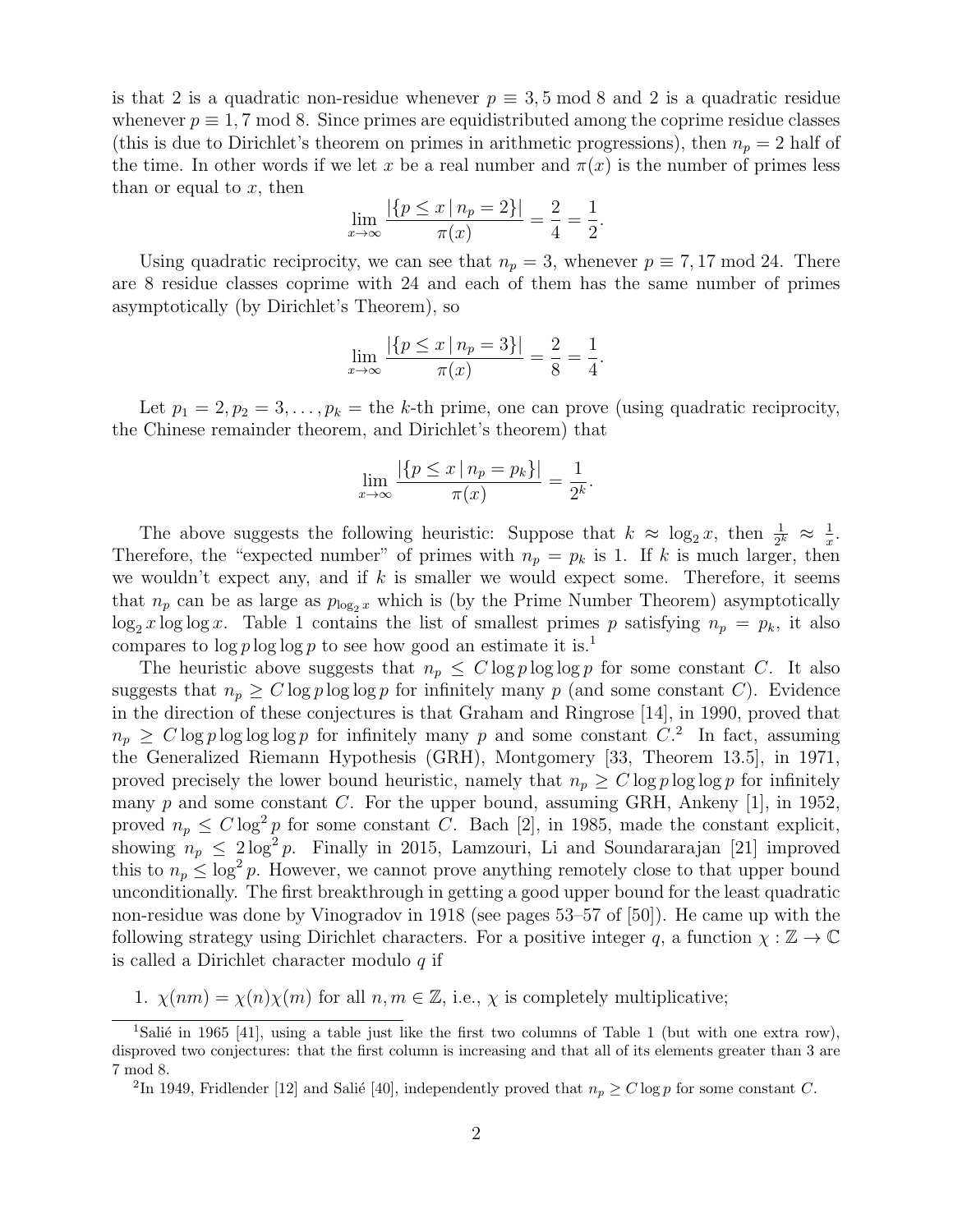| р              | $n_p$          | $\log p \log \log p$ |
|----------------|----------------|----------------------|
| 3              | $\overline{2}$ | 0.10                 |
| $\overline{7}$ | $\overline{3}$ | 1.30                 |
| 23             | $\overline{5}$ | 3.58                 |
| 71             | $\overline{7}$ | 6.18                 |
| 311            | 11             | 10.03                |
| 479            | 13             | 11.23                |
| 1559           | 17             | 14.67                |
| 5711           | 19             | 18.66                |
| 10559          | 23             | 20.63                |
| 18191          | 29             | 22.40                |
| 31391          | 31             | 24.20                |
| 422231         | 37             | 33.18                |
| 701399         | 41             | 40.00                |
| 366791         | 43             | 32.68                |
| 3818929        | 47             | 41.20                |

Table 1: The smallest primes p satisfying that  $n_p = p_k$  for  $k = 1, 2, ..., 15$ , and a comparison with  $\log p \log \log p$ . It is worth noting that not all of the p in the table are 7 mod 8.

- 2.  $\chi(n + kq) = \chi(n)$  for all  $n, k \in \mathbb{Z}$ , i.e.,  $\chi$  is periodic modulo q;
- 3.  $\chi(n) = 0$  if and only if  $(n, q) > 1$ .

 $\chi$  is called a Dirichlet character modulo q in honor of Dirichlet's introduction of such functions in 1839 for his glorious proof of his namesake theorem regarding primes in arithmetic progressions.

Vinogradov then proved what is now known as the Pólya–Vinogradov inequality (Pólya discovered this independently), which is

**Theorem 2.1** (Pólya–Vinogradov inequality). Let  $\chi$  be a non-principal<sup>3</sup> Dirichlet character modulo q. Let N be any positive integer, then there exists a constant  $C$  such that

$$
\left|\sum_{n=1}^{N} \chi(n)\right| \le C\sqrt{q} \log(q).
$$

**Remark 2.2.** Vinogradov's proof works with  $C = 1$  but it assumes q is prime. The best current estimates for C can be found in  $\langle 13 \rangle$  and  $\langle 16 \rangle$ .

Now, the Legendre symbol is a Dirichlet character modulo  $p$  (for any odd  $p$ ), and it's not the principal character (since there are  $\frac{p-1}{2} > 0$  quadratic non-residues modulo p for any odd prime p). Therefore, if  $p > N > C\sqrt{p} \log(p)$ , then

$$
\sum_{n=1}^{N} \left(\frac{n}{p}\right) \le C\sqrt{p}\log p < N.
$$

<sup>&</sup>lt;sup>3</sup>The principal Dirichlet character modulo q is the one defined as  $\chi(n) = 1$  when  $gcd(n, q) = 1$  and  $\chi(n) = 0$  otherwise.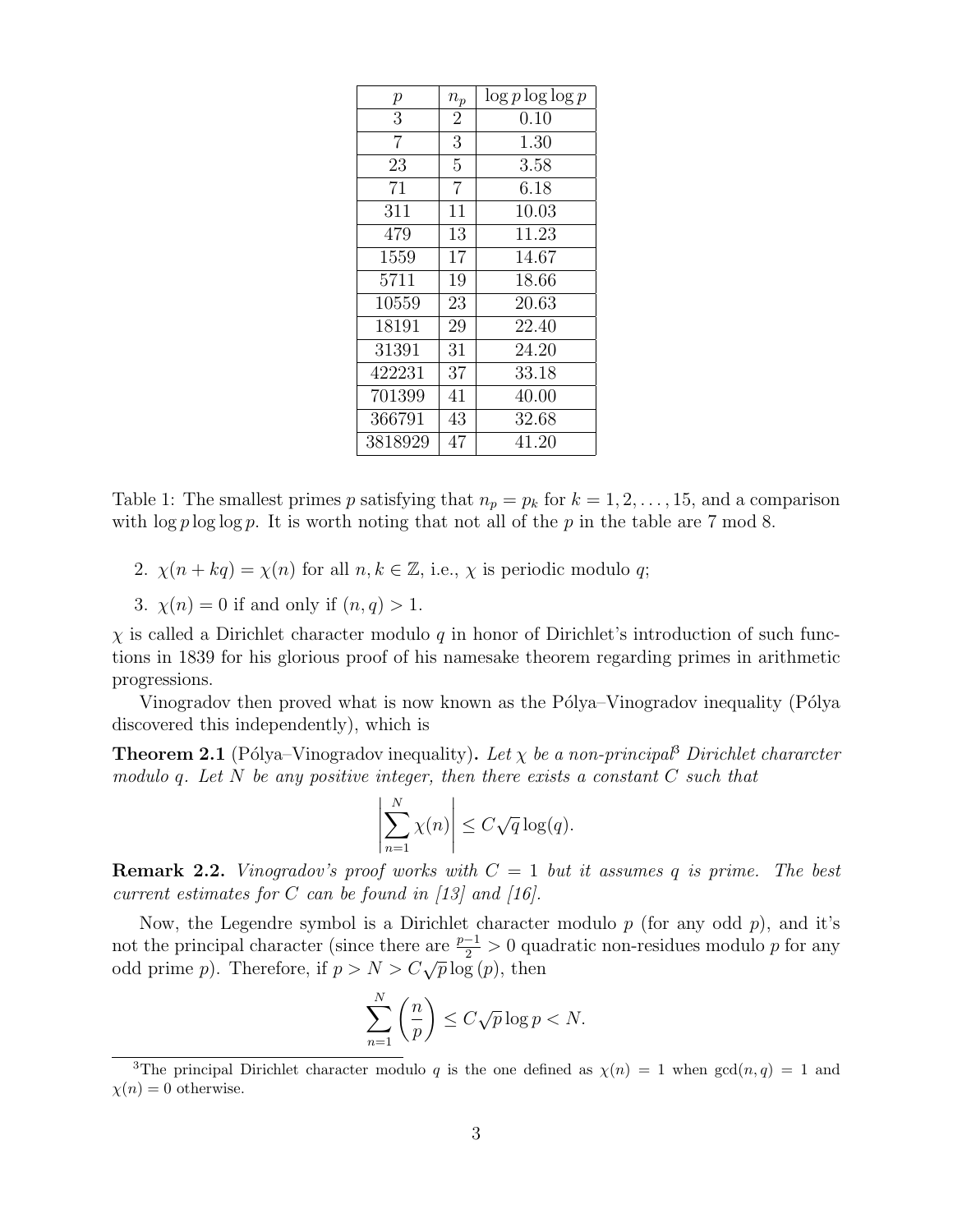But if the sum is less than  $N$ , that means it cannot consist of only 1's. Therefore, one of the values is -1 (since  $p > N$ , none of the values is 0). This means that (for large enough p)

$$
n_p \le C\sqrt{p}\log p.
$$

**Remark 2.3.** There is an elementary proof that  $n_p < \sqrt{p} + 1$ . The proof is as follows. Suppose that  $n_p = q \geq \sqrt{p} + 1$ . Let  $k = \lceil \frac{p}{q} \rceil$  $\frac{p}{q}$ . Since  $q \geq \sqrt{p} + 1$ , then  $\frac{p}{q} < \sqrt{p}$ , so  $\lceil \frac{p}{a} \rceil$  $\frac{p}{q} < \frac{p}{q} + 1 < \sqrt{p} + 1$ . Therefore  $k < q$ , which implies k is a quadratic residue. Furthermore,  $p < kq < p+q$ , therefore kq is also a quadratic residue. But since q is a quadratic nonresidue, and k is a quadratic residue, then kq is a quadratic non-residue. Contradiction!

Vinogradov then came up with a very clever idea which is now known as Vinogradov's trick. To understand the following we will need a little bit of notation. We say that the function  $f(n)$  is little oh of the function  $g(n)$ , and write  $f(n) = o(g(n))$  if  $\lim_{n \to \infty} f(n)/g(n) = 0$ .

**Theorem 2.4** (Vinogradov's trick). Let  $\chi(n) = \left(\frac{n}{n}\right)^n$  $\left(\frac{n}{p}\right)$  be the Legendre symbol of n modulo p for  $p$  prime. Suppose that  $x$  is a large real number such that

$$
\sum_{1 \le n \le x} \chi(n) = o(x). \tag{1}
$$

Let  $\varepsilon > 0$  and let  $y = x^{\frac{1}{\sqrt{e}} + \varepsilon}$ . Then, for large enough x, there exists  $n \leq y$  such that  $\chi(n) = -1.$ 

*Proof.* We may assume  $x < p$  since the sum is 0 for  $x = p$  and  $\chi$  is periodic modulo p. Observe that since  $\chi$  is totally multiplicative, then  $\chi(n) = -1$  implies n has a prime divisor q satisfying  $\chi(q) = -1$ . Now suppose that for all  $q \leq y$ ,  $\chi(q) = 1$ . Then

$$
\sum_{1 \le n \le x} \chi(n) = \sum_{1 \le n \le x} 1 - 2 \sum_{\substack{1 \le n \le x \\ \chi(n) = -1}} 1 = \lfloor x \rfloor - 2 \sum_{\substack{y < q \le x \\ \chi(q) = -1}} \sum_{n \le \frac{x}{q}} 1.
$$

Therefore

$$
\sum_{n \le x} \chi(n) \ge \lfloor x \rfloor - 2 \sum_{y < q \le x} \left\lfloor \frac{x}{q} \right\rfloor \ge x - 1 - 2x \sum_{y < q \le x} \frac{1}{q}.
$$

Merten's theorem says that

$$
\sum_{y < q \le x} \frac{1}{q} = \log \log x - \log \log y + O\left(\frac{1}{\log y}\right)
$$

and therefore there is a  $\delta > 0$  such that for large enough x we have

$$
\sum_{y < q \le x} \frac{1}{q} \le \log \log x - \log \log y + \delta = -\log \left( \frac{1}{\sqrt{e}} + \varepsilon \right) + \delta < \frac{1}{2}.
$$

Therefore, there exists a constant  $C > 0$  such that  $\sum_{n \leq x} \chi(n) \geq Cx$ , which contradicts (1).  $\Box$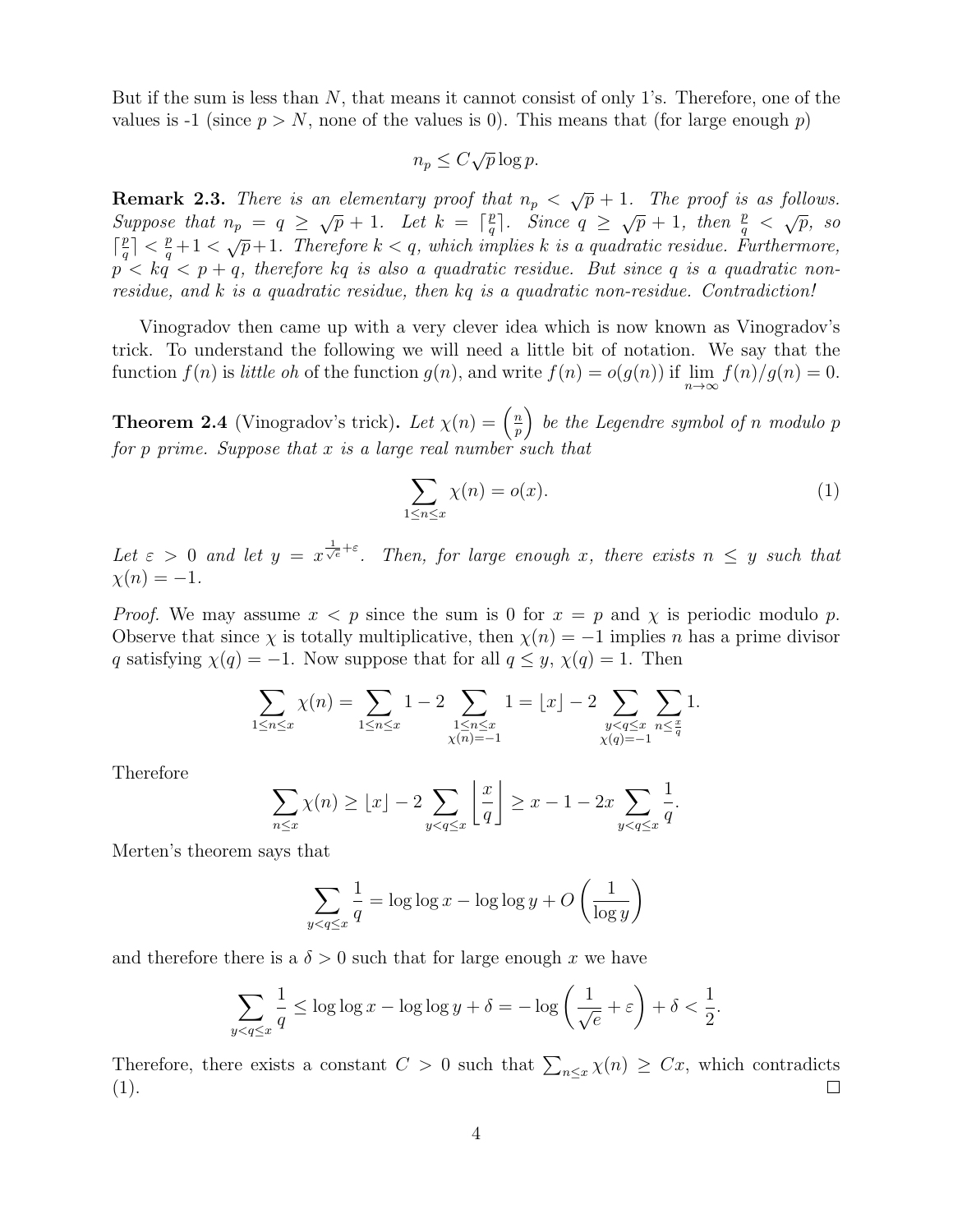Translating this to our interests, from the Pólya–Vinogradov inequality we have that for Translating this to our interests, from the Forya Vinogradov inequality we have that for<br>  $x = \sqrt{p}(\log p)^2$ , equation (1) is satisfied. But then that means that for any  $\varepsilon > 0$ , for a large enough  $p$  (depending on  $\varepsilon$ ),

$$
n_p \le p^{\frac{1}{2\sqrt{e}} + \varepsilon}.
$$

One interesting thing about the Pólya–Vinogradov inequality is that it does not depend on the number of summands, the upper bound of  $\sqrt{p} \log p$  works regardless of how many terms N are summed. One heuristic for how Dirichlet characters behave is to model them as if they were uniformly random on the unit circle. The Central Limit Theorem from as it they were uniformly random on the unit circle. The Central Limit Theorem from<br>probability would then suggest that a constant multiple of  $\sqrt{N}$  works as an upper bound. But characters are not random, so Vinogradov conjectures that for any  $\varepsilon > 0$ ,

$$
\left|\sum_{n=1}^N \chi(n)\right| \le \sqrt{N}q^{\varepsilon}.
$$

From this heuristic, he predicts:

**Conjecture 2.5** (Vinogradov). Given  $\varepsilon > 0$ , we have  $n_p \leq p^{\varepsilon}$  for sufficiently large primes  $p$ .

In the 1940s, Linnik introduced the large sieve in order to prove that  $n_p \ll p^{\epsilon}$  holds for most primes ([25], [26]); this will be discussed in section 6. A big breakthrough in the direction of Vinogradov's conjecture came from Burgess in a series of papers in the early 1960s ([6], [8], [7]), where he proved a slightly weaker version of the following inequality, which can be found in [18]:

**Theorem 2.6** (Burgess inequality). Let  $\chi$  be a non-principal character mod q, where  $q > 1$ is prime, and  $r$  is a positive integer. Then, there exists a constant  $C$ , such that

$$
\left|\sum_{n=1}^{N} \chi(n)\right| \leq CN^{1-\frac{1}{r}} q^{\frac{r+1}{4r^2}} (\log q)^{1/r},
$$

where the constant C depends only on  $\varepsilon$  and r.

Remark 2.7. Burgess proved a slightly weaker inequality, but it also holds when q is cubefree, as well as for any q when  $r = 1, 2, 3$ .

**Remark 2.8.** When  $r = 1$ , one recovers the Pólya–Vinogradov inequality. When  $r = 2$  one **Remark 2.8.** When  $r = 1$ , one recovers the Polya-Vinogradov inequality. When  $r = 2$  one gets the desired  $\sqrt{N}$  term, at the cost of a big power of q. As r is larger, the power of q is smaller, so as  $r \to \infty$ , the bound tends to the trivial inequality.

What does this imply for the least quadratic non-residue modulo p? If  $\chi(n) = 1$  for all  $n \leq N$ , then by the Burgess inequality one would have

$$
N = \left| \sum_{n \le N} \chi(n) \right| \le C N^{1 - \frac{1}{r}} q^{\frac{r+1}{4r^2}} (\log p)^{1/r},
$$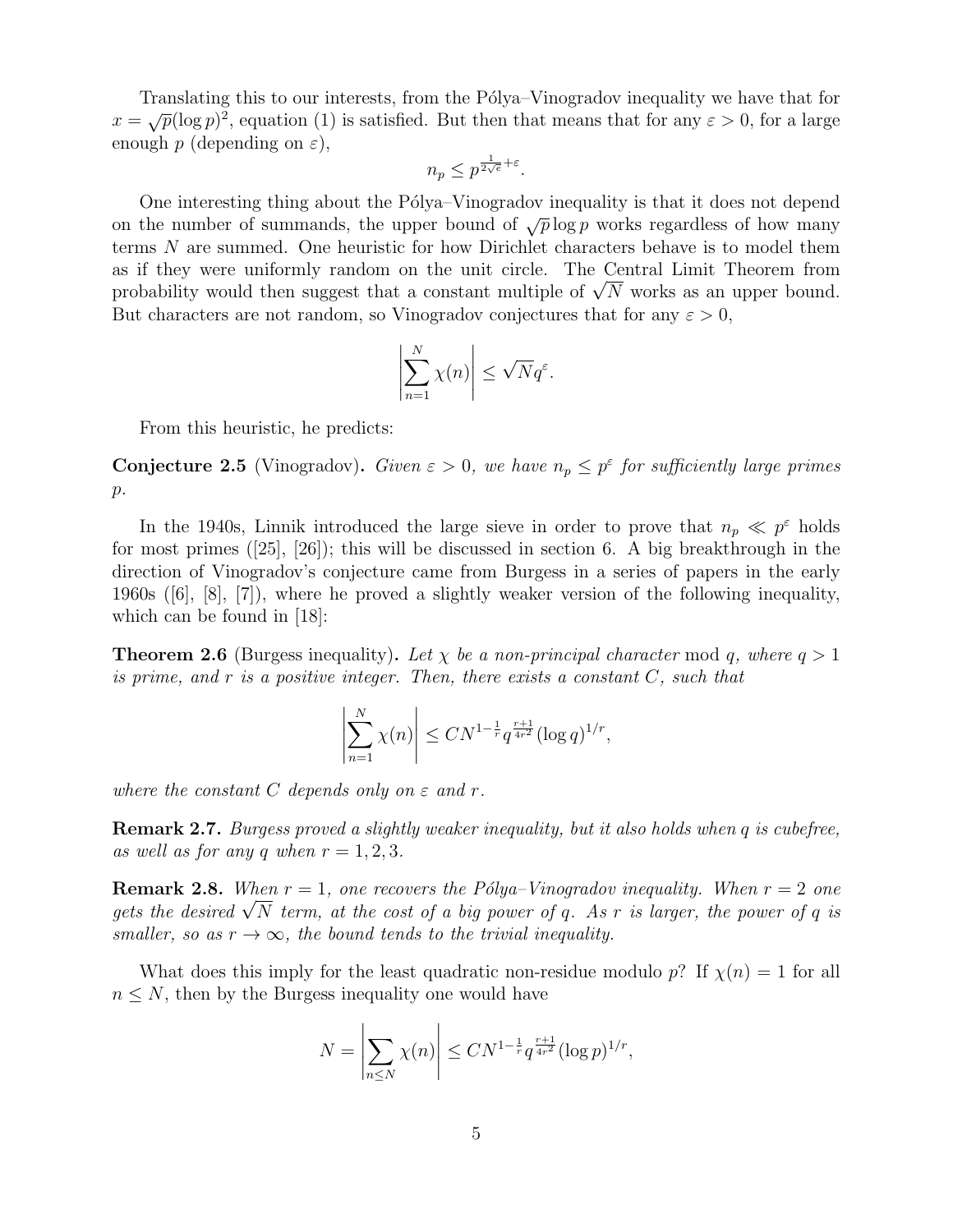and consequently

$$
N \le C^r q^{\frac{1}{4} + \frac{1}{4r}} \log p.
$$

For  $\delta > 0$  and q large enough, we can see that  $N = q^{1/4+\delta}$  satisfies (1). Therefore, given  $\varepsilon > 0$ , for all large enough p, we have

$$
n_p \le p^{\frac{1}{4\sqrt{e}} + \varepsilon}.
$$

No significant unconditional improvements have been done on this result from the 1960s. The modern improvements are in terms of making the constants explicit. These results will be described in section 5.

## 3 The Pólya–Vinogradov inequality

Let  $q \in \mathbb{Z}^+$ . Recall that a function  $\chi : \mathbb{Z} \to \mathbb{C}$  is called a Dirichlet character modulo q if

- 1.  $\chi(nm) = \chi(n)\chi(m)$  for all  $n, m \in \mathbb{Z}$ ;
- 2.  $\chi(n + kq) = \chi(n)$  for all  $n, k \in \mathbb{Z}$ ;
- 3.  $\chi(n) = 0$  if and only if  $(n, q) > 1$ .

There is a one-to-one correspondence between Dirichlet characters  $\chi : \mathbb{Z} \to \mathbb{C}$  and group homomorphisms  $\chi : (\mathbb{Z}/q\mathbb{Z})^* \to \mathbb{C}^*$ . The principal character mod q is defined by

$$
\chi_0(n) = \begin{cases} 1 & \text{if } (n, q) = 1 \\ 0 & \text{if } (n, q) > 1. \end{cases}
$$

As mentioned before, the Legendre symbol  $\chi(n) = (n/p)$  is a Dirichlet character modulo p. Since this is our main focus, we will simplify our exposition by considering only Dirichlet characters modulo  $p$ . Our goal in this section is to prove the Pólya–Vinogradov inequality for prime moduli.

**Remark 3.1.** Let p be an odd prime. Choose a primitive root g modulo p; that is,  $(\mathbb{Z}/p\mathbb{Z})^*$  =  $\langle g \rangle$ . For  $a = 0, 1, \ldots, p-2$ , we can define a Dirichlet character  $\chi_a$  by the mapping  $g^{\nu} \mapsto \zeta_{p-1}^{a\nu}$ , where  $\zeta_{p-1} = e^{\frac{2\pi i}{p-1}}$ . This gives all Dirichlet characters mod p. In fact, the map  $g^{\nu} \mapsto \chi_{\nu}$  gives an isomorphism between  $(\mathbb{Z}/p\mathbb{Z})^*$  and the group all Dirichlet characters modulo p.

**Example.** There are 6 Dirichlet characters modulo 7. Choosing  $g = 5$ , and using that  $\zeta_6 = -\zeta_3^2$ , we get the following table

| $\it n$       |  | 2                       | 3              |               | ć,             |  |
|---------------|--|-------------------------|----------------|---------------|----------------|--|
| $\chi_0(n)$   |  |                         |                |               |                |  |
| $\chi_1(n)$   |  | $\frac{2}{3}$           | $\overline{3}$ | $\sqrt{3}$    | 3              |  |
| $\chi_2(n)$   |  | $\overline{\mathbf{3}}$ | -2<br>,3       | $\frac{2}{3}$ | $\sim$ 3       |  |
| $\chi_3(n)$   |  |                         |                |               |                |  |
| $\chi_4(n)$   |  | $\frac{2}{3}$           | $\sim 3$       | $\zeta_3$     | $\frac{1}{2}$  |  |
| $\chi_{5}(n)$ |  | 53                      | $\frac{1}{2}$  | $\zeta_3^2$   | $\overline{R}$ |  |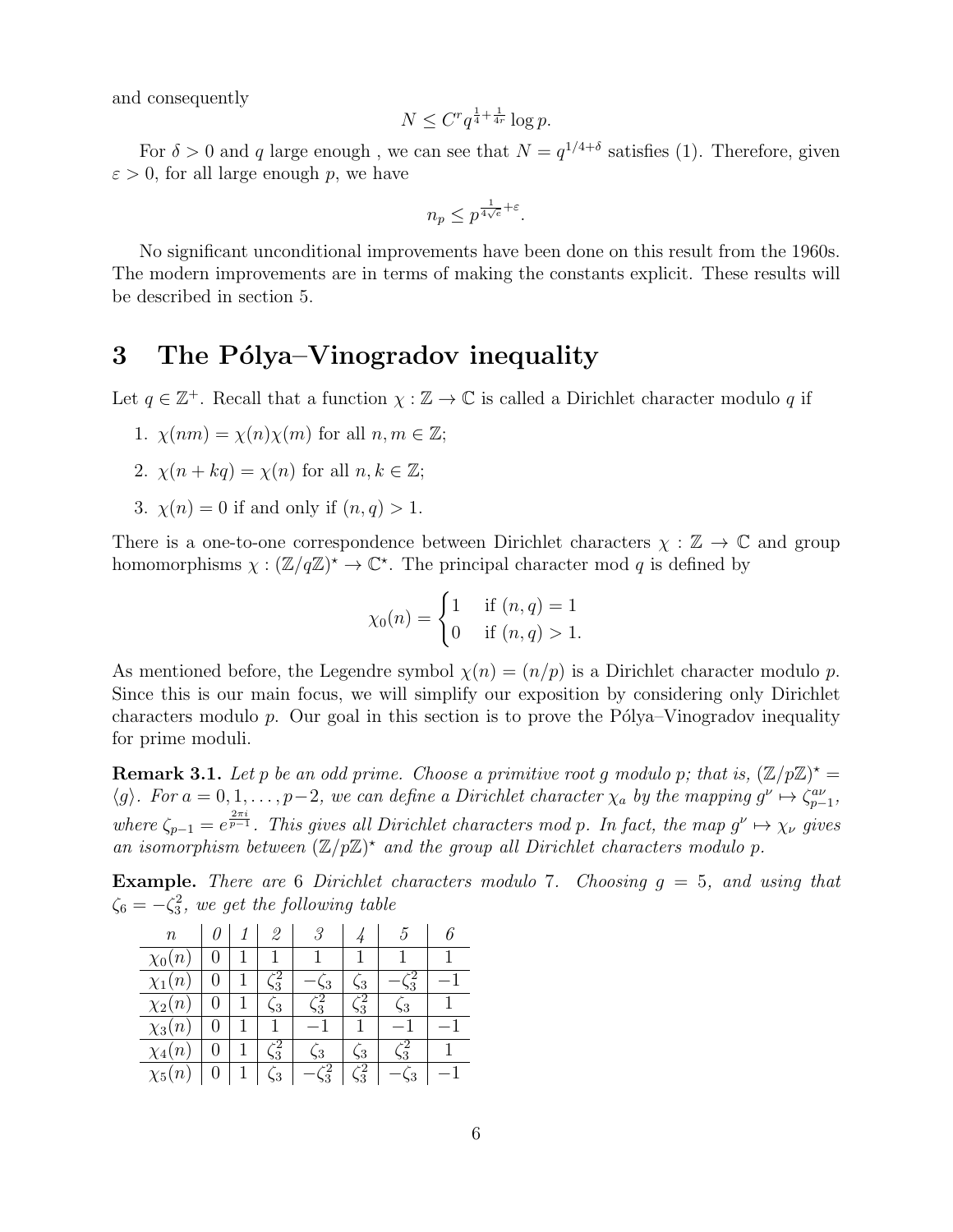To simplify our notation going forward, let  $e(x) = e^{2\pi ix}$ . For example  $\zeta_{p-1} = e^{\frac{2\pi i}{p-1}} =$  $e\left(\frac{1}{n}\right)$  $\frac{1}{p-1}$ ).

**Definition 3.2.** If  $\chi$  is a Dirichlet character modulo p, then the Gauss sum associated to  $\chi$ is defined as

$$
\tau(\chi) = \sum_{n=1}^p \chi(n) e(n/p) .
$$

For  $a = 0, 1, \ldots, p-1$ , we also define  $\tau_a(\chi) = \sum_{n=1}^p \chi(n) e(an/p)$ . Notice that  $\tau(\chi) = \tau_1(\chi)$ .

The following lemma is a consequence of the fact that if  $a \not\equiv 0 \mod p$ , then  $a, 2a, \ldots, pa \mod p$ p is a permutation of  $0, 1, 2, \ldots, p-1$ .

#### Lemma 3.3.

$$
\tau_a(\chi) = \begin{cases}\n\chi(a^{-1})\tau(\chi) & \text{if } \chi \neq \chi_0, \text{ and } a \neq 0 \\
0 & \text{if } \chi \neq \chi_0, \text{ and } a = 0 \\
0 & \text{if } \chi = \chi_0, \text{ and } a \neq 0 \\
p - 1 & \text{if } \chi = \chi_0, \text{ and } a = 0.\n\end{cases}
$$

We are now ready to prove a classical result due to Gauss.

**Theorem 3.4.** If  $\chi$  is a non-principal Dirichlet character modulo p, then

$$
|\tau(\chi)| = \sqrt{p}.
$$

Proof. The idea is to evaluate the sum

$$
S = \sum_{a=0}^{p-1} \tau_a(\chi) \overline{\tau_a(\chi)}
$$

in two different ways. On the one hand,  $|\tau_a(\chi)| = |\tau(\chi)|$  when  $a \neq 0$  and therefore  $S =$  $(p-1)|\tau(\chi)|^2$ . On the other hand, we can write

$$
S = \sum_{a} \sum_{n,m} \chi(n) \overline{\chi}(m) e(a(n-m)/p)
$$

and push the  $\sum_a$  to the inside to find that  $S = p(p-1)$ .

First, we will prove a result where the evaluation of a Dirichlet character at  $n$  is written in terms of a Gauss sum.

**Lemma 3.5.** If  $\chi$  is a non-principal Dirichlet character modulo p, then

$$
\chi(n) = \frac{1}{\tau(\overline{\chi})} \sum_{a=1}^{p} \overline{\chi}(a) e(an/p).
$$
 (2)

 $\Box$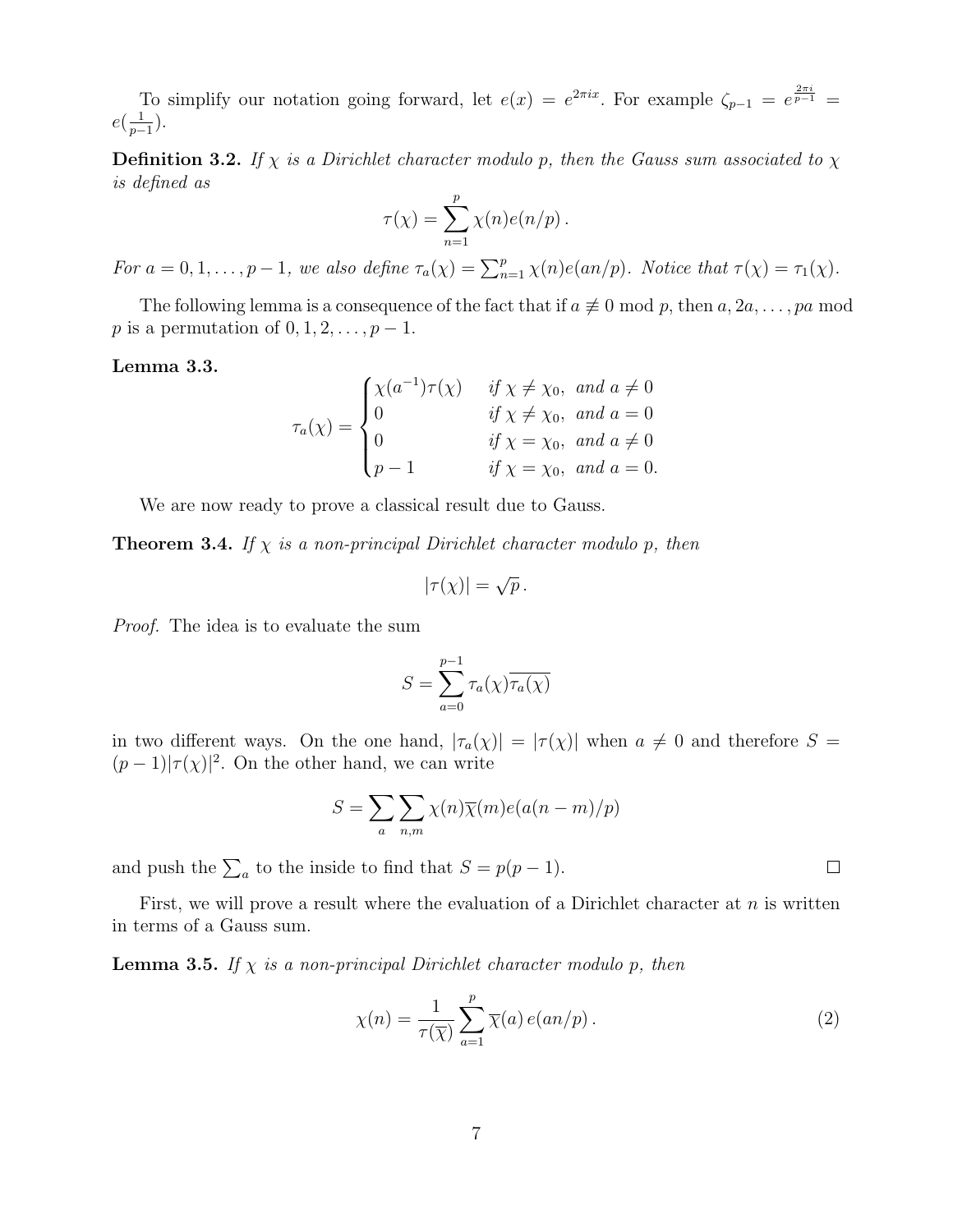Proof.

$$
\tau(\overline{\chi})\chi(n) = \sum_{m=1}^{p} \overline{\chi}(m)\chi(n)e(m/p).
$$

When  $n \neq 0$  mod p, then  $m \equiv an \mod p$  has a unique solution a mod p. But then  $\overline{\chi}(m)\chi(n) =$  $\overline{\chi}(an)\chi(n) = \overline{\chi}(a)$ , and  $e(m/p) = e(an/p)$ . Therefore

$$
\sum_{m=1}^{p} \overline{\chi}(m)\chi(n)e(m/p) = \sum_{a=1}^{p} \overline{\chi}(a)e(an/p).
$$

If  $n \equiv 0 \mod p$ , then the left hand side of (2) is 0 and the right hand side can be computed (using Remark 3.1)

$$
\frac{1}{\tau(\overline{\chi})} \sum_{a=1}^{p} \overline{\chi}(a) = \frac{1}{\tau(\overline{\chi})} \sum_{a=1}^{p} e\left(\frac{-a\nu}{p-1}\right) = 0.
$$

 $\Box$ 

We now have all the ingredients to prove the Pólya–Vinogradov inequality.

**Theorem 3.6** (Pólya–Vinogradov). If  $\chi$  is a non-principal Dirichlet character modulo p, then  $\overline{\phantom{a}}$ 

$$
\sum_{H \leq n < H + N} \chi(n) \bigg| \leq \sqrt{p} \log p \, .
$$

Proof. First, observe that

$$
\frac{1}{p} \sum_{a=0}^{p-1} e(ax/p)e(-an/p) = \begin{cases} 1 & \text{if } x \equiv n \text{ mod } p \\ 0 & \text{otherwise.} \end{cases}
$$

Let  $\mathbb{F}_p$  be the field with p elements  $\{0, 1, 2, \ldots, p-1\}$ . Then

 

$$
\sum_{H \le n < H+N} \chi(n) = \sum_{x \in \mathbb{F}_p} \sum_{H \le n < H+N} \chi(x) \left( \frac{1}{p} \sum_{a=0}^{p-1} e(ax/p) e(-an/p) \right)
$$
  
= 
$$
\frac{1}{p} \sum_{a=0}^{p-1} \sum_{x \in \mathbb{F}_p} \chi(x) e(ax/p) \sum_{H \le n < H+N} e(-an/p)
$$
  
= 
$$
\frac{1}{p} \sum_{a=0}^{p-1} \tau_a(\chi) \sum_{H \le n < H+N} e(-a/p)^n
$$
  
= 
$$
\frac{1}{p} \sum_{a=1}^{p-1} \tau_a(\chi) \frac{e(-a(H+N)/p) - e(-aH/p)}{1 - e(-a/p)}.
$$

Thus

$$
\left| \sum_{H \le n < H + N} \chi(n) \right| \le \frac{1}{p} \sum_{a=1}^{p-1} |\tau_a(\chi)| \frac{2}{|1 - e(-a/p)|} \le \frac{4}{p} \sum_{a=1}^{(p-1)/2} |\tau_a(\chi)| \frac{1}{|1 - e(-a/p)|}.
$$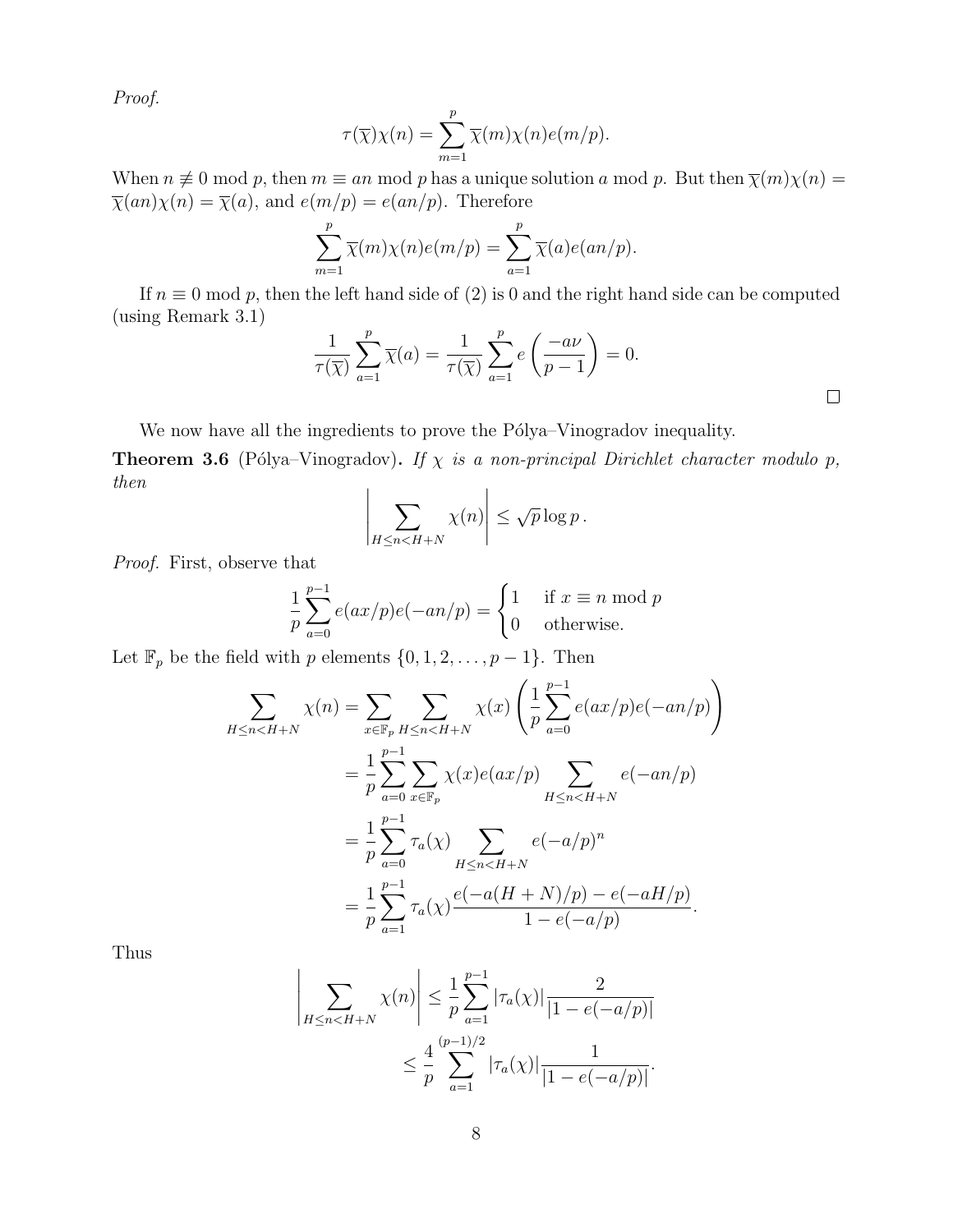We have

$$
|1 - e(-a/p)| \ge \frac{4a}{p},
$$

for  $a = 1, \ldots (p-1)/2$  and we have  $|\tau_a(\chi)| = \sqrt{p}$ , so

$$
\left|\sum_{H\leq n
$$

To conclude the proof, we need only show that  $\sum_{a=1}^{(p-1)/2}$  $\frac{1}{a} \leq \log p$ . Note that for  $p = 3, 5, 7$ , one can verify this manually.<sup>4</sup> For  $p \ge 11$ , we know  $(p-1)/2 \ge 5$ . Since  $1/t$  is a decreasing function, for an integer  $x \geq 5$ , we have

$$
\sum_{a \le x} \frac{1}{a} \le 1 + \frac{1}{2} + \frac{1}{3} + \frac{1}{4} + \frac{1}{5} + \int_5^x \frac{1}{t} dt = \frac{137}{60} + \log(x) - \log(5).
$$

Therefore

$$
\sum_{a=1}^{(p-1)/2} \frac{1}{a} \le \frac{137}{60} + \log(p-1) - \log(2) - \log 5 < \log p.
$$

### 4 The Burgess inequality

There are many explicit estimates for the Burgess inequality in the literature. For example, in  $[47]$ , Treviño proves

**Theorem 4.1.** Suppose  $\chi$  is a non-principal Dirichlet character modulo a prime  $p \geq 10^7$ . Let r be a positive integer, and let N and H be integers with  $H > 1$ . Then

$$
\left| \sum_{n \in (N, N+H]} \chi(n) \right| \leq 2.74 \, H^{1-\frac{1}{r}} p^{\frac{r+1}{4r^2}} (\log p)^{\frac{1}{r}}.
$$

Booker [5] has better constants for quadratic characters under certain restrictions on the range of H with respect to p. For characters of any order, there is work of McGown [28] and Treviño [47] that gets explicit estimates for different ranges of H with respect to p where the estimate gains a power of  $\log p$ , by getting an exponent of  $1/(2r)$  as opposed to the exponent of  $1/r$ . Recent work of Kerr, Shparlinski, and Hung Yau [19] is able to improve the exponent of  $\log p$  to  $1/(4r)$  but without finding the constants explicitly. More recent work, by de la Bretèche and Munsch [11], given  $H \leq p^{\frac{1}{2} + \frac{1}{4r}}$ , improves the exponent of log p further to  $(\delta_0 + o(1))/(2r)$ , where  $\delta_0 \approx 0.16656$ .

For this paper, we want to show the techniques to prove explicit estimates on the Burgess inequality without aiming at the best possible constants. To simplify the proof, we have an exponent of  $3/(2r)$  for log p instead of an exponent of  $1/r$  or  $1/(2r)$ .

Our main goal this section will be proving the following explicit Burgess inequality

<sup>&</sup>lt;sup>4</sup>The case  $p = 2$  is omitted, since the statement of the theorem is vacuously true; there are no non-principal characters modulo 2.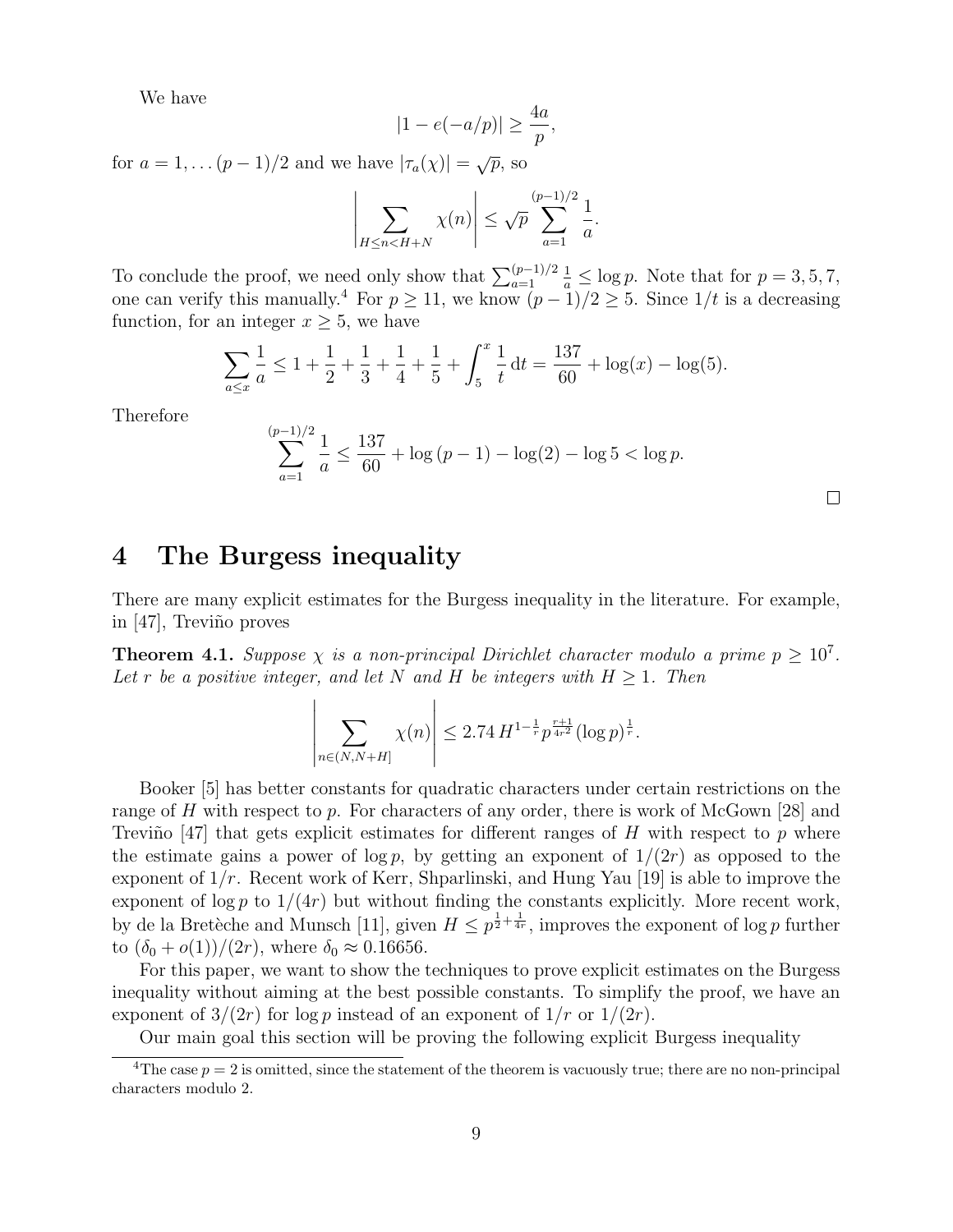**Theorem 4.2.** Suppose  $\chi$  is a non-principal Dirichlet character modulo a prime  $p \ge 10^{11}$ . Let  $N, H \in \mathbb{Z}$  with  $H \geq 1$ . Fix a positive integer  $r \geq 2$ . Then

$$
\left| \sum_{n \in (N, N+H]} \chi(n) \right| < 5 \, H^{1-\frac{1}{r}} p^{\frac{r+1}{4r^2}} (\log p)^{\frac{3}{2r}} \, .
$$

### 4.1 An important upper bound

To be able to prove Theorem 4.2, we need to get an upper bound on a particular character sum. To do that, we use the following character sum estimate, first given by Weil as a consequence of his deep work on the Riemann hypothesis for function fields (see [51]). It is also proved as Theorem 2C' in [43] using an elementary method due to Stepanov (see [44]), which was later extended by both Bombieri (see [4]) and Schmidt (see [42]).

**Lemma 4.3.** Let  $\chi$  be a non-principal Dirichlet character to the prime modulus p, having order n. Let  $f(x) \in \mathbb{Z}[x]$  be a polynomial with m distinct roots which is not an n-th power in  $\mathbb{F}_p[x]$ , where  $\mathbb{F}_p$  denotes the finite field with p elements. Then

$$
\left|\sum_{x\in\mathbb{F}_p}\chi(f(x))\right|\leq (m-1)\;p^{1/2}\,.
$$

Let  $S(\chi, h, r)$  be defined as

$$
S(\chi, h, r) = \sum_{x \bmod p} \left| \sum_{b=1}^{h} \chi(x+b) \right|^{2r}.
$$

We will require bounds which follow from an explicit version of Stirling's formula (for example, see [38]):

$$
\left(\frac{2r}{e}\right)^r < \frac{(2r)!}{2^r r!} < \sqrt{2} \left(\frac{2r}{e}\right)^r.
$$

The following Lemma is due to Treviño, building on work of Burgess, Norton, and Booker [48, 47, 6, 8, 36, 5]. Some of the following exposition appears in applications of the lemma in [32, 27].

**Lemma 4.4.** Suppose  $\chi$  is any non-principal Dirichlet character to the prime modulus p. If  $r, h \in \mathbb{Z}^+, \text{ then}$ 

$$
S(\chi, h, r) < \frac{(2r)!}{2^r r!} p h^r + (2r - 1) p^{1/2} h^{2r} \, .
$$

*Proof.* First we claim that we may assume, without loss of generality, that  $h < p$  and  $r <$  $(e/2)h$ . We commence by observing that  $h = p$  implies  $S(\chi, h, r) = 0$ , in which case there is nothing to prove. We see that  $h > p$  implies  $S(\chi, h - p, r) = S(\chi, h, r)$ , which allows us to inductively bring h into the range  $0 < h < p$ . Additionally, we notice that if  $r \ge (e/2)h$ , then the theorem is trivial since in this case we would have

$$
S(\chi, h, r) \le h^{2r} p \le \left(\frac{2r}{e}\right)^r h^r p < \frac{(2r)!}{2^r r!} h^r p \, .
$$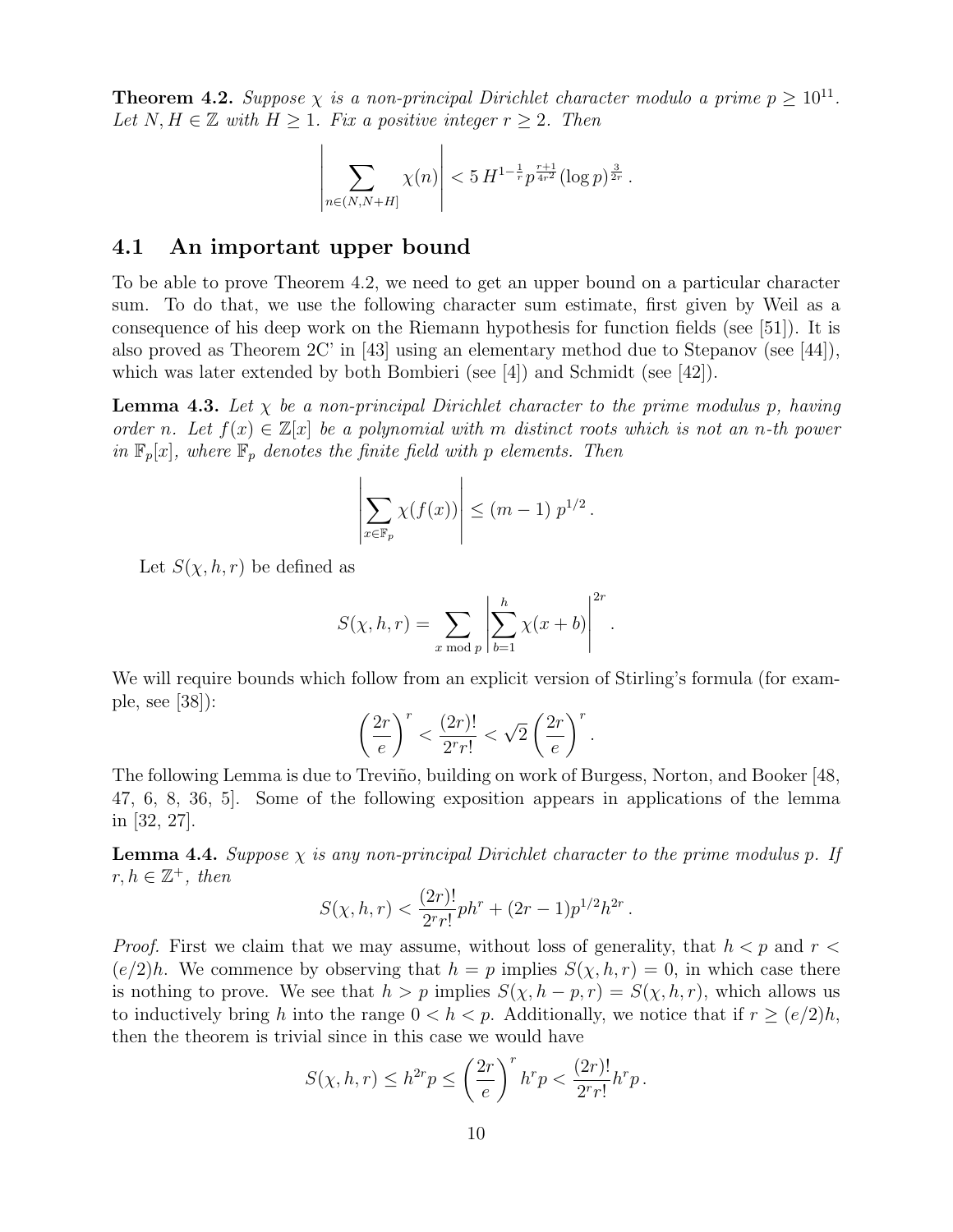This establishes the claim.

Now, to begin the proof proper, we observe that

$$
S(\chi, h, r) = \sum_{1 \leq m_1, \dots, m_{2r} \leq h} \sum_{x=0}^{p-1} \chi(x+m_1) \dots \chi(x+m_r) \overline{\chi}(x+m_{r+1}) \dots \overline{\chi}(x+m_{2r}).
$$

Define

$$
\mathcal{M} := \{ \mathbf{m} = (m_1, \ldots, m_{2r}) \mid 1 \leq m_1, \ldots, m_{2r} \leq h \}.
$$

We can rewrite the above as

$$
S(\chi, h, r) = \sum_{\mathbf{m} \in \mathcal{M}} \sum_{x \in \mathbb{F}_p} \chi(f_{\mathbf{m}}(x)),
$$

where

$$
f_{\mathbf{m}}(x) = (x + m_1) \dots (x + m_r)(x + m_{r+1})^{n-1}(x + m_{2r})^{n-1},
$$

and *n* denotes the order of  $\chi$ . If  $f_m(x)$  is not an *n*-th power mod *p*, then by Lemma 4.4 we have

$$
\left|\sum_{x\in\mathbb{F}_p}\chi(f_{\mathbf{m}}(x))\right|\leq (2r-1)\sqrt{p}.
$$

Otherwise, we employ the trivial bound of p.

It remains to count the number of exceptions – that is, the number of  $\mathbf{m} \in \mathcal{M}$  such that  $f_m(x)$  is an *n*-th power mod p. If  $n = 2$ , it is easy to see that the number of exceptions is bounded above by  $(2r-1)(2r-3)...(3)(1) = (2r)!/(2^r r!)$  simply by pairing each  $m_j$  with a duplicate. When  $n > 2$ , the counting problem is much more difficult. To avoid this difficulty, Burgess in [6] counts the number of  $\mathbf{m} = (m_1, \ldots, m_{2r}) \in \mathcal{M}$  such that each  $m_j$  is repeated at least once and arrives at the expression  $(4r)^{r+1}h^r$ .

Treviño in [48] shows that the number of exceptions is bounded above by the quantity

$$
c_r(h,n) = \sum_{d=0}^{\lfloor \frac{r}{n} \rfloor} \left( \frac{w!}{d!(k!)^d} \right)^2 \frac{h^{r-(n-2)d}}{(r-nd)!};
$$

moreover, under the condition  $r \leq 9h$ , he shows that  $c_r(h, n)$  is a decreasing function of n and hence  $c_r(h,n) \leq c_w(h,2) = (2r)!/(2^r r!)h^r$ . But since we have  $r < (e/2)h$  in the context of our proof, this condition is automatic.  $\Box$ 

### 4.2 Proof of Theorem 4.2

Throughout this section,  $\chi$  will denote a Dirichlet character modulo an odd prime  $p$  and N, H will be integers with  $0 \leq N < p$  and  $1 \leq H < p$ . The latter assumption is justified as reducing N and H modulo p leaves the sum in Theorem 4.2 unchanged. Defining the quantities

$$
S_{\chi}(H) := \sum_{n \in (N, N+H]} \chi(n) , \quad E(H) := H^{1-\frac{1}{r}} p^{\frac{r+1}{4r^2}} (\log p)^{\frac{3}{2r}} ,
$$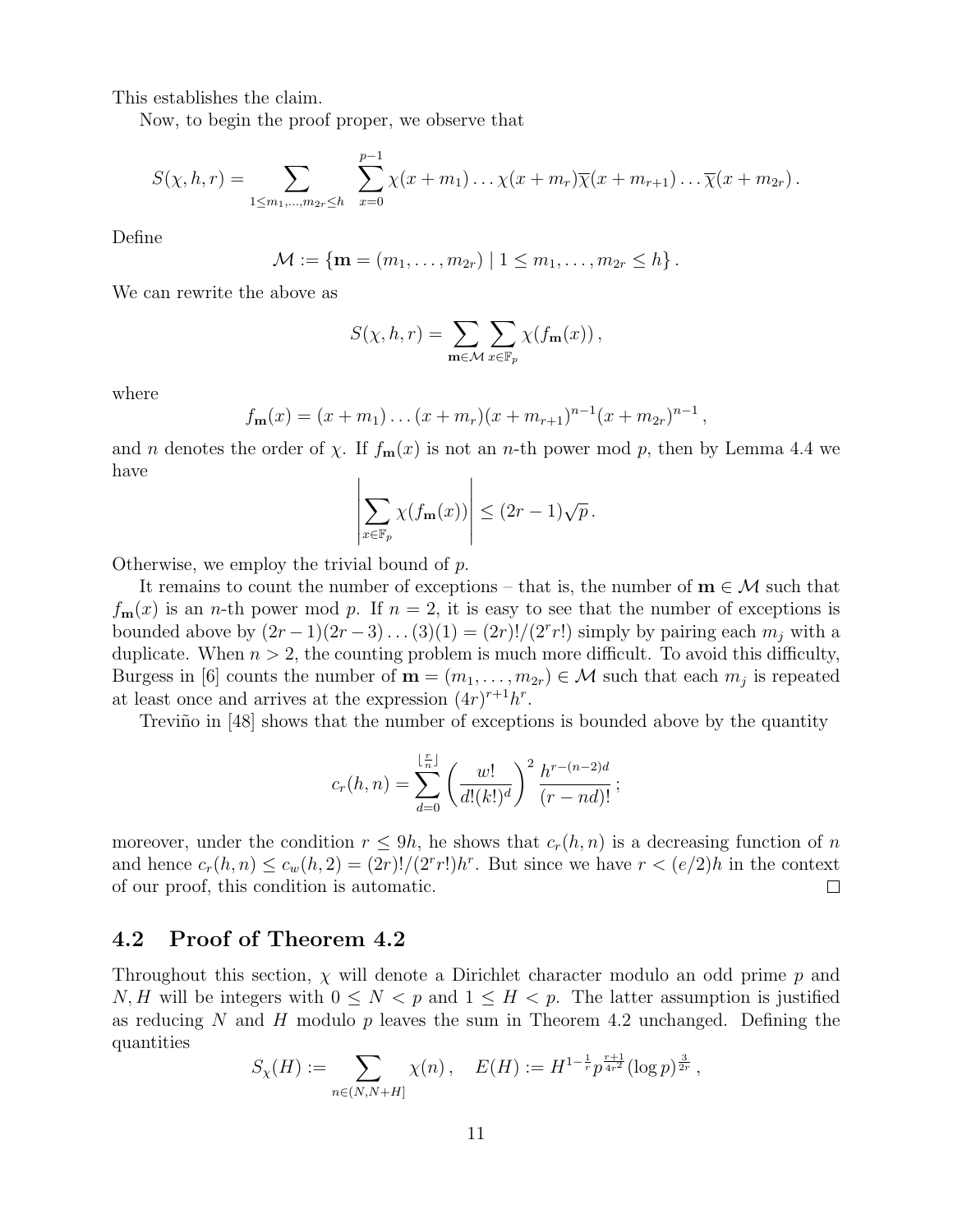we seek a bound of the form  $S_{\chi}(H) < C E(H)$ , for some constant C.

Fix  $A \in \mathbb{Z}$  with  $1 < A < p$ . For  $x \in \mathbb{F}_p$ , we define  $\nu_A(x)$  to be the number of ways we can write  $x \equiv \overline{a}n \pmod{p}$ , where  $a \in [1, A]$  is a prime and  $n \in (N, N + H]$  is an integer. Here the notation  $\bar{a}$  denotes a multiplicative inverse of a modulo p.

**Lemma 4.5.** Suppose  $|S_{\chi}(H_0)| \leq C E(H_0)$  for all  $H_0 < H$ . Fix  $H_0 = AB < H$ . Then

$$
|S_{\chi}(H)| \leq \frac{1}{\pi(A)B} \sum_{x \in \mathbb{F}_p} \nu_A(x) \left| \sum_{1 \leq b \leq B} \chi(x+b) \right| + 2C E(H_0).
$$

*Proof.* Applying a shift  $n \mapsto n + h$  with  $1 \leq h \leq H_0$  gives

$$
S_{\chi}(H) = \sum_{n \in (N, N+H]} \chi(n+h) + 2C\theta E(H_0).
$$

(The letter  $\theta$  will denote a complex number with  $|\theta| \leq 1$ , possibly different each time it appears.) We set  $h = ab$  in the above, and average over all primes  $a \in [1, A]$  and all integers  $b \in [1, B]$ . This gives

$$
S_{\chi}(H) = \frac{1}{\pi(A)B} \sum'_{a,b} \sum_{n \in (N,N+H]} \chi(n+ab) + 2C\theta E(H_0),
$$

where  $\sum'$  here indicates that we are summing over all primes  $a \in [1, A]$  and all integers  $b \in [1, B]$ . Rearranging the sum in the above expression yields

$$
\sum'_{a,b} \sum_{n \in (N,N+H]} \chi(n+ab) = \sum'_{1 \le a \le A} \sum_{n \in (N,N+H]} \chi(a) \sum_{1 \le b \le B} \chi(\overline{a}n+b) ,
$$

and hence

$$
\left|\sum_{a,b}^{\prime} \sum_{n \in (N,N+H]} \chi(n+ab)\right| \leq \sum_{x \in \mathbb{F}_p} \nu_A(x) \left|\sum_{1 \leq b \leq B} \chi(x+b)\right|.
$$

 $\Box$ 

The result follows.

**Lemma 4.6.** Suppose  $a_1 \neq a_2$  are prime and  $b \in \mathbb{Z}$ . Then the number of integer solutions  $(x, y) \in \mathbb{Z}^2$  to the equation  $a_1x - a_2y = b$  with  $x, y \in (N, N + H]$  is at most

$$
\frac{H}{\max\{a_1, a_2\}} + 1.
$$

*Proof.* Let Q denote the number of solutions to  $a_1x-a_2y = b$  with  $x, y \in (N, N+H]$ . We will show  $Q \leq H/a_2 + 1$ . It will immediately follow from the same argument that  $Q \leq H/a_1 + 1$ as well; indeed, just multiply both sides of the equation by  $-1$  and interchange the roles of x and y. Suppose we have two solutions  $(x, y)$  and  $(x', y')$ . It follows that  $a_1(x-x') = a_2(y-y')$ , and since  $a_1 \neq a_2$  are prime, we see that  $a_2$  divides  $x - x'$  which implies  $|x - x'| \ge a_2$ . Then, there are at most  $H/a_2 + 1$  choices for x, but given x, y is fixed. The result follows.  $\Box$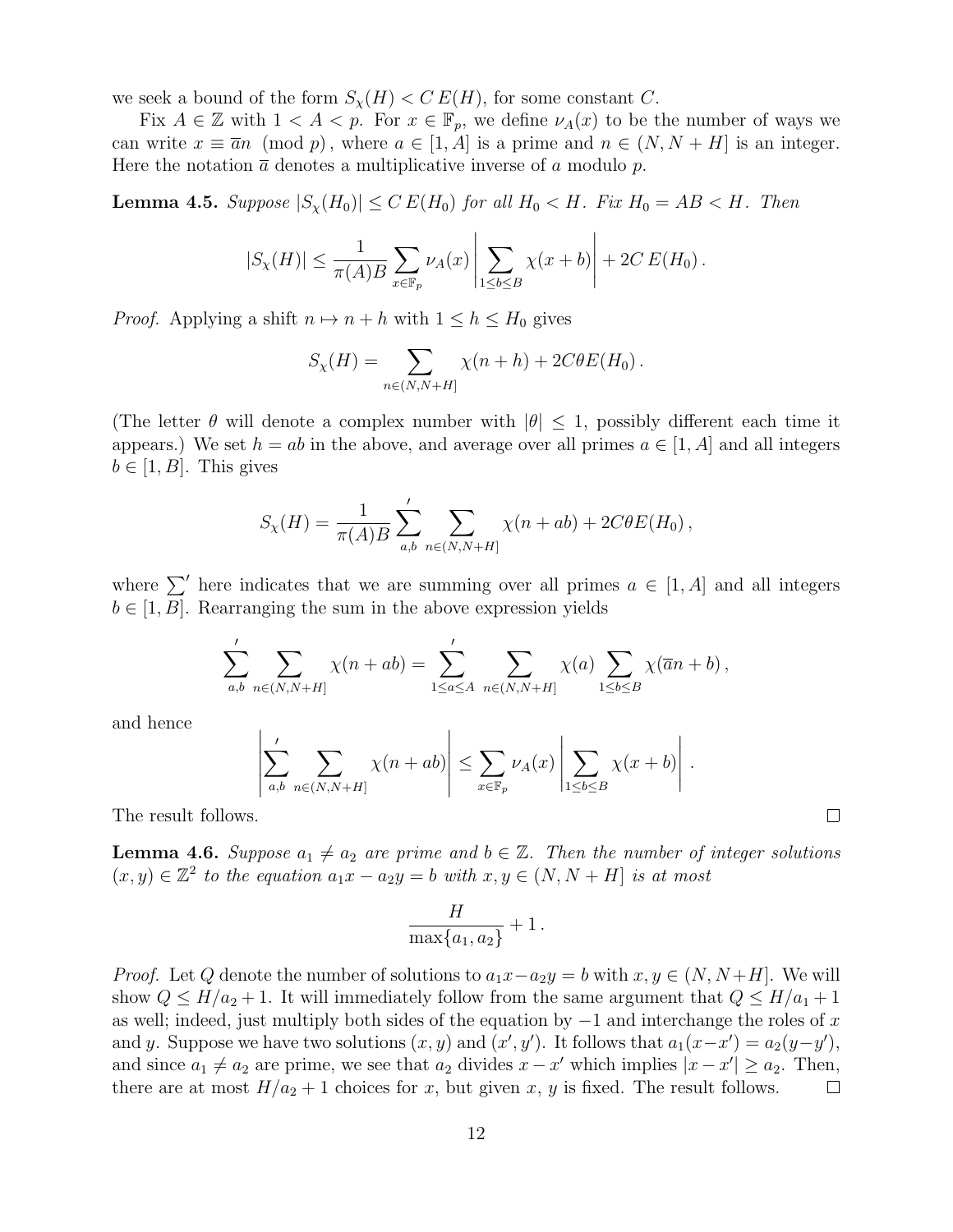**Lemma 4.7.** Fix  $A \in \mathbb{Z}$  with  $1 < A < p$ . If  $2AH \leq p$ , then

$$
\sum_{x \in \mathbb{F}_p} \nu_A(x)^2 < \pi(A)H\left(\frac{5}{3} + \frac{2\pi(A)}{H}\right) \, .
$$

*Proof.* Define S to be the set of all quadruples  $(a_1, a_2, n_1, n_2)$  with

$$
a_1 n_2 \equiv a_2 n_1 \pmod{p},
$$

where  $a_1, a_2 \in [1, A]$  are prime and  $n_1, n_2 \in (N, N + H]$  are integers. We observe that  $\#S = \sum_{x \in \mathbb{F}_p} \nu_A(x)^2$ . Suppose  $(a_1, a_2, n_1, n_2) \in S$  with  $a_1 = a_2$ . Then we have  $n_1 \equiv n_2$ (mod p) and hence  $n_1 = n_2$  since  $n_1, n_2 \in (N, N + H]$  and  $H \leq p$ . Thus there are exactly  $\pi(A)$ H solutions of this form.

Now we treat the remaining cases. Let  $(a_1, a_2, n_1, n_2) \in S$  with  $a_1 \neq a_2$ . Then  $a_1 n_2$  –  $a_2n_1 = kp$  for some k. It is an exercise to verify that  $a_1$  and  $a_2$  determine k. Now Lemma 4.6 tells us that there are at most  $H/\max\{a_1, a_2\} + 1$  choices of  $(n_1, n_2)$  for each fixed  $(a_1, a_2)$ . Thus the number of elements in S with  $a_1 \neq a_2$  is bounded above by

$$
2\sum_{\substack{a_2 \le A \\ a_2 \text{ prime}}} \sum_{\substack{a_1 < a_2 \\ a_1 \text{ prime}}} \left(\frac{H}{a_2} + 1\right) < 2H \sum_{\substack{a \le A \\ a \text{ prime}}} \frac{\pi(a) - 1}{a} + 2 \sum_{\substack{a \le A \\ a \text{ prime}}} (\pi(a) - 1).
$$

It follows that

$$
\sum_{x \in \mathbb{F}_p} \nu_A(x)^2 < \pi(A)H\left(1 + \frac{2}{\pi(A)} \sum_{a \le A} \frac{\pi(a) - 1}{a} + \frac{2}{\pi(A)H_{a \le A}} (\pi(a) - 1)\right).
$$

Finally we observe

$$
\sum_{\substack{a \le A \\ a \text{ prime}}} (\pi(a) - 1) \le \pi(A)^2, \qquad \sum_{\substack{a \le A \\ a \text{ prime}}} \frac{\pi(a) - 1}{a} < \frac{\pi(A)}{3}
$$

The second inequality can be confirmed manually for  $A \leq 49$  and then one can use  $\pi(a) < a/3$ for  $a \ge 50$ , which follows from (3.6) of [39], namely  $\pi(a) \le 1.3a/\log a$  for  $a > 1$ . The Lemma follows.  $\Box$ 

We are now ready to prove the Burgess inequality.

Proof of Theorem 4.2. We may assume

$$
C^r p^{\frac{1}{4} + \frac{1}{4r}} \log p \le H \le p^{\frac{1}{2} + \frac{1}{4r}} \log p \tag{3}
$$

.

otherwise, the result follows from either  $|S_{\chi}(H)| \leq H$  or  $|S_{\chi}(H)| \leq p^{1/2} \log p$ . We will prove the result by induction on H. We assume that  $|S_{\chi}(H_0)| \leq CE(H_0)$  for all  $H_0 < H$ . We choose an integer  $H_0$  with

$$
\frac{H}{d+1} < H_0 \le \frac{H}{d} \,,
$$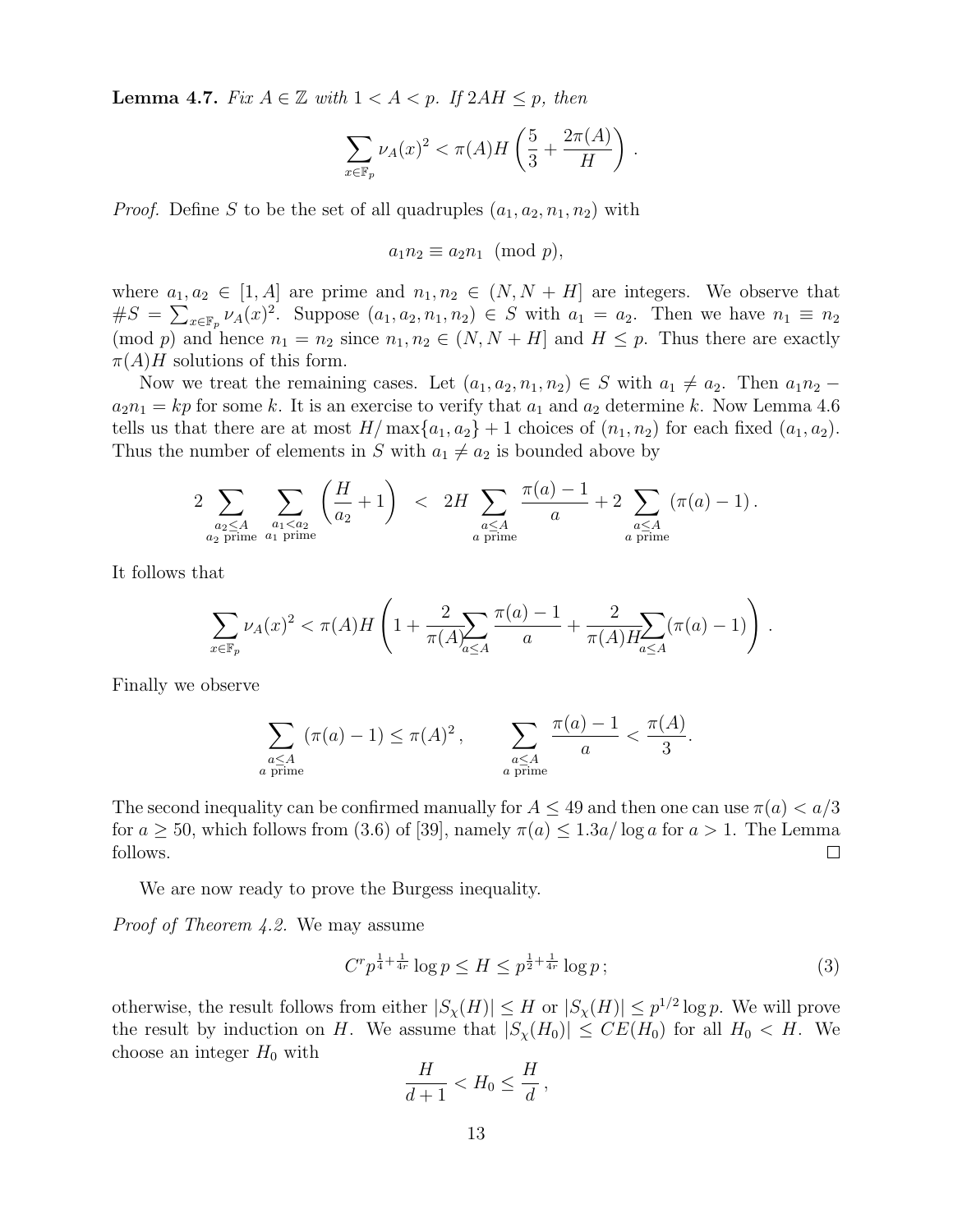for which we can write  $H_0 = AB$  with  $A, B \in \mathbb{Z}^+$ , where

$$
B = \left[\frac{2}{d}p^{\frac{1}{2r}}(\log p)^2\right].
$$

Accomplishing this is possible provided  $H/d-H/(d+1) > B$ . Assuming  $d = 10$  and  $p \ge 10^{10}$ we find  $B > 100$  and therefore the desired inequality follows from the estimate

$$
H \ge (1.01)2(d+1)p^{\frac{1}{2r}}(\log p)^2,
$$

which is implied by

$$
C^r p^{\frac{1}{4} - \frac{1}{4r}} \ge 2.02(d+1)\log p;
$$

the latter condition holds upon setting  $C = 5$  and assuming  $p \ge 10^{11}$ . Observe that our choice of B leads to  $2AH < 2H^2/(dB) < p$ . At this point, we give upper and lower bounds on A. Observe that  $\mathbf{r}$ 

$$
A \le \frac{H}{dB} \le \frac{1}{2} p^{\frac{1}{2} - \frac{1}{4r}} (\log p)^{-1},
$$
  

$$
\log A + 1 \le \frac{1}{2} \log p.
$$
 (4)

.

We also have

and hence

$$
A > \frac{H}{(d+1)B} \ge \frac{C^r d}{(2.02)(d+1)} p^{\frac{1}{4} - \frac{1}{4r}} (\log p)^{-1} > 10.
$$

Applying Lemma 4.5 and our inductive hypothesis, we have

$$
|S_{\chi}(H)| \le \frac{1}{\pi(A)B} \sum_{x \in \mathbb{F}_p} \nu_A(x) \left| \sum_{1 \le b \le B} \chi(x+b) \right| + \frac{2C}{d^{1-\frac{1}{r}}} E(H). \tag{5}
$$

In order to bound the sum above, we apply Hölder's inequality to the functions  $\nu_A(x)^{1-\frac{1}{r}}$ ,  $\nu_A(x)^\frac{1}{r}$ , and  $\left|\sum_{1\leq b\leq B}\chi(x+b)\right|$  using the Hölder exponents  $(1-1/r)^{-1}$ , 2r, and 2r respectively; this yields:

$$
\sum_{x \in \mathbb{F}_p} \nu_A(x) \left| \sum_{1 \le b \le B} \chi(x+b) \right|
$$
  
\n
$$
\le \left(\sum_{x \in \mathbb{F}_p} \nu_A(x)\right)^{1-\frac{1}{r}} \left(\sum_{x \in \mathbb{F}_p} \nu_A(x)^2\right)^{\frac{1}{2r}} \left(\sum_{x \in \mathbb{F}_p} \left|\sum_{1 \le b \le B} \chi(x+b)\right|^{2r}\right)^{\frac{1}{2r}}
$$

We bound each of the three sums above in turn. Clearly, one has

$$
\sum_{x \in \mathbb{F}_p} \nu_A(x) = \pi(A)H.
$$

We invoke Lemma 4.7 to conclude that

$$
\sum_{x \in \mathbb{F}_p} \nu_A(x)^2 \leq 2\pi(A)H.
$$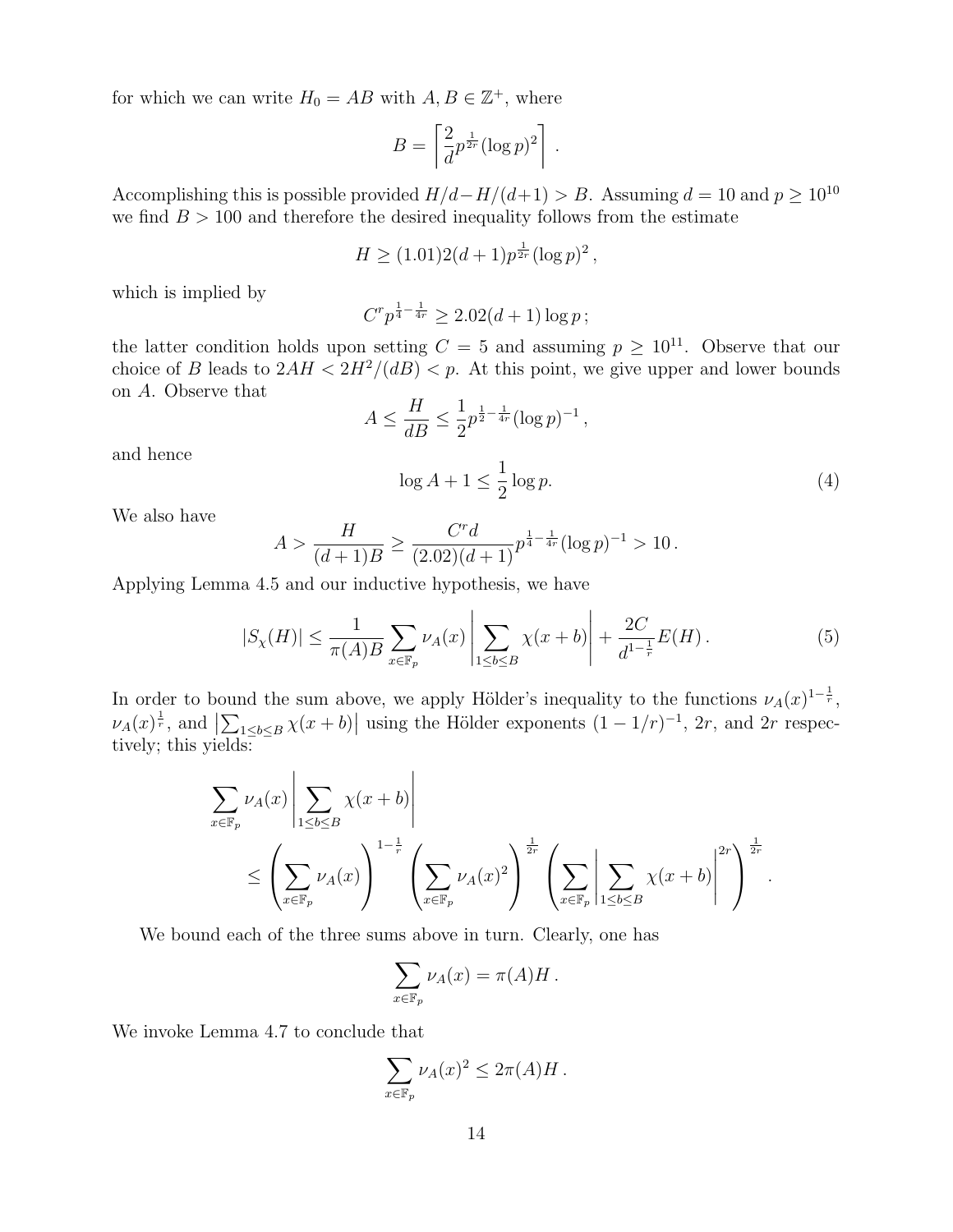Indeed, using (3.6) of [39], we have  $\pi(A) \leq 1.3$  A/log A for  $A > 1$  and therefore

$$
\frac{\pi(A)}{H} \le \frac{1.3A}{H \log A} \le \frac{1.3}{dB \log A} \le \frac{1.3}{2p^{\frac{1}{2r}} (\log p)^2 \log A} < 0.1.
$$

To bound the third sum, we apply Lemma 4.4; this gives

$$
\sum_{x\in \mathbb{F}_p} \left|\sum_{1\le b\le B} \chi(x+b)\right|^{2r} \le B^{2r}p^{1/2}\left(\sqrt{2}\left(\frac{2r}{eB}\right)^rp^{1/2}+(2r-1)\right)\le 2rB^{2r}p^{1/2}\,.
$$

The final inequality follows from  $\sqrt{2} \left(\frac{2r}{eB}\right)^r p^{1/2} \leq 1$  whenever  $r \leq 0.1 \log^2 p$ . But from (3) we may assume that  $r < \frac{1}{4} \log p \leq 0.1 \log^2 p$ . All together, this gives

$$
\sum_{x \in \mathbb{F}_p} \nu_A(x) \left| \sum_{1 \le b \le B} \chi(x+b) \right| \le (\pi(A)H)^{1-\frac{1}{r}} (2\pi(A)H)^{\frac{1}{2r}} \left( 2r B^{2r} p^{1/2} \right)^{\frac{1}{2r}}
$$

.

 $\Box$ 

Therefore

$$
\frac{1}{\pi(A)B}\sum_{x\in\mathbb{F}_p}\nu_A(x)\left|\sum_{1\le b\le B}\chi(x+b)\right| ~\leq ~ (4r)^{\frac{1}{2r}}H^{1-\frac{1}{r}}p^{\frac{1}{4r}}\left(\frac{H}{\pi(A)}\right)^{\frac{1}{2r}}{\,}.
$$

Using (3.5) of [39] and some simple computation, provided  $A \geq 3$  and  $A \in \mathbb{Z}$ , we have  $\pi(A) \geq A/(1 + \log A)$ ; using this, together with (4), we can estimate

$$
\frac{H}{\pi(A)} \ \leq \ \frac{H(\log A + 1)}{A} \ \leq \ (d+1)B(\log A + 1) \ \leq \ 1.01\frac{d+1}{d} \cdot p^{\frac{1}{2r}}(\log p)^3 \, .
$$

Therefore

$$
\left(\frac{H}{\pi(A)}\right)^{\frac{1}{2r}} \le \left(1.01\frac{d+1}{d}\right)^{\frac{1}{2r}} p^{\frac{1}{4r^2}} (\log p)^{\frac{3}{2r}},
$$

which leads to

$$
\frac{1}{\pi(A)B} \sum_{x \in \mathbb{F}_p} \nu_A(x) \left| \sum_{1 \le b \le B} \chi(x+b) \right| \le \left( \frac{4.04 r(d+1)}{d} \right)^{\frac{1}{2r}} H^{1-\frac{1}{r}} p^{\frac{r+1}{4r^2}} (\log p)^{\frac{3}{2r}}.
$$

Finally, using (5), this gives

$$
|S_{\chi}(H)| \le \left[ \left( \frac{4.04 r(d+1)}{d} \right)^{\frac{1}{2r}} + \frac{2C}{d^{1-\frac{1}{r}}} \right] E(H) \le C E(H),
$$

when  $C = 5$ .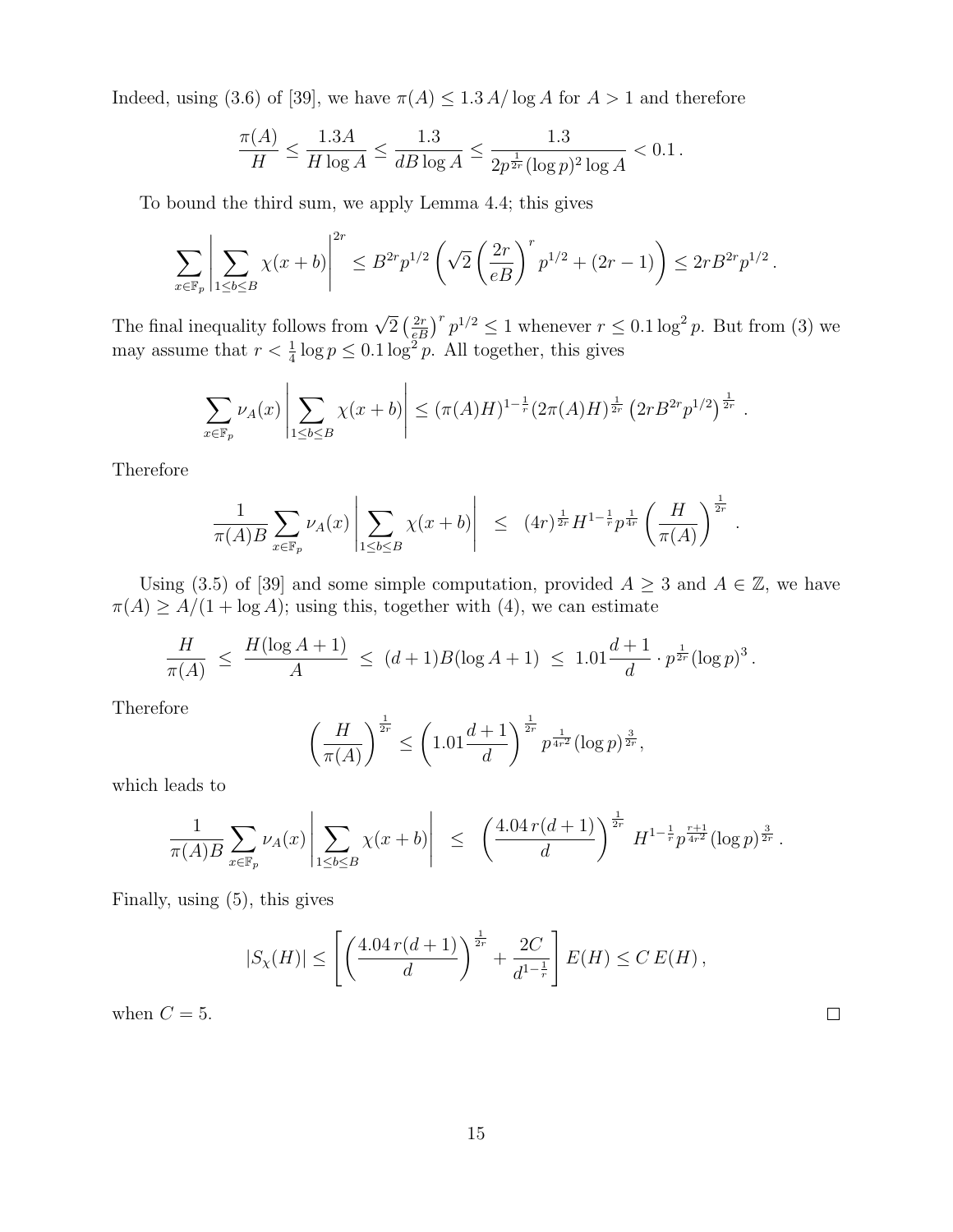### 5 Explicit results on the least quadratic non-residue

The inequality  $n_p \leq p^{\frac{1}{4\sqrt{\epsilon}}+\epsilon}$  for p large enough (depending on  $\varepsilon$ ), is not explicit, in the sense that we haven't mentioned how big p must be depending on the parameter  $\varepsilon$ . Also, in some cases we want results that work for all p or for all  $p \geq p_0$  for some manageable  $p_0$ . In this section we'll discuss several explicit results about  $n_p$ .

From Pólya–Vinogradov, we can show the explicit estimate  $n_p \leq \sqrt{p} \log p$  for all p. As mentioned in Remark 2.3, one can also show  $n_p \leq \sqrt{p} + 1$  elementarily. But these results are far from the best asymptotic result. One of the first important explicit estimates was proved by Norton [36] in 1971. Norton proved

**Theorem 5.1** (Norton, 1971). Let p be an odd prime number. Let  $n_p$  be the least quadratic non-residue modulo p. Then

$$
n_p \le \begin{cases} 3.9p^{1/4} \log p & \text{if } p \equiv 1 \text{ mod } 4 \\ 4.7p^{1/4} \log p & \text{if } p \equiv 3 \text{ mod } 4. \end{cases}
$$

Treviño [48], in 2015, improved this to

**Theorem 5.2.** Let p be an odd prime number. Let  $n_p$  be the least quadratic non-residue modulo p. Then

$$
n_p \le \begin{cases} 0.9p^{1/4} \log p & \text{if } p \equiv 1 \text{ mod } 4 \\ 1.1p^{1/4} \log p & \text{if } p \equiv 3 \text{ mod } 4. \end{cases}
$$

The proof of the theorem relied on Lemma 4.4 to get a bound when  $p \geq 10^{60}$  using  $r \approx \log p/4$  and h in terms of r. For the "smaller" p, the idea was to use Lemma 4.4, choosing r and h carefully for different ranges of p.

These estimates are still relatively far from the Burgess estimate of  $p^{\frac{1}{4\sqrt{e}}+\varepsilon}$ . In that direction, Treviño [47], using an explicit Burgess inequality was able to show

**Theorem 5.3.** Let  $p \geq 10^{4732}$  be prime. Then

 $n_p \leq p^{1/6}.$ 

The technique of the proof works for any exponent  $y > \frac{1}{4\sqrt{e}}$ . Indeed, we'll prove the following theorem

**Theorem 5.4.** Let  $p \ge 10^{19000}$  be prime. Then

$$
n_p \le p^{4/25}.
$$

To prove it we will need the following explicit version of the Vinogradov trick (Lemma 5.3 in [47]):

**Lemma 5.5.** Let  $x \ge 286$ , and let  $y = x^{\frac{1}{\sqrt{e}} + \delta}$  for some  $\delta > 0$ . Let  $\chi$  be a non-principal character mod p for some prime p. If  $\chi(n) = 1$  for all  $n \leq y$ , then

$$
\left|\sum_{n\leq x}\chi(n)\right| \geq x\left(2\log\left(\delta\sqrt{e}+1\right)-\frac{1}{\log^2 x}-\frac{1}{\log^2 y}-\frac{1}{x}\right).
$$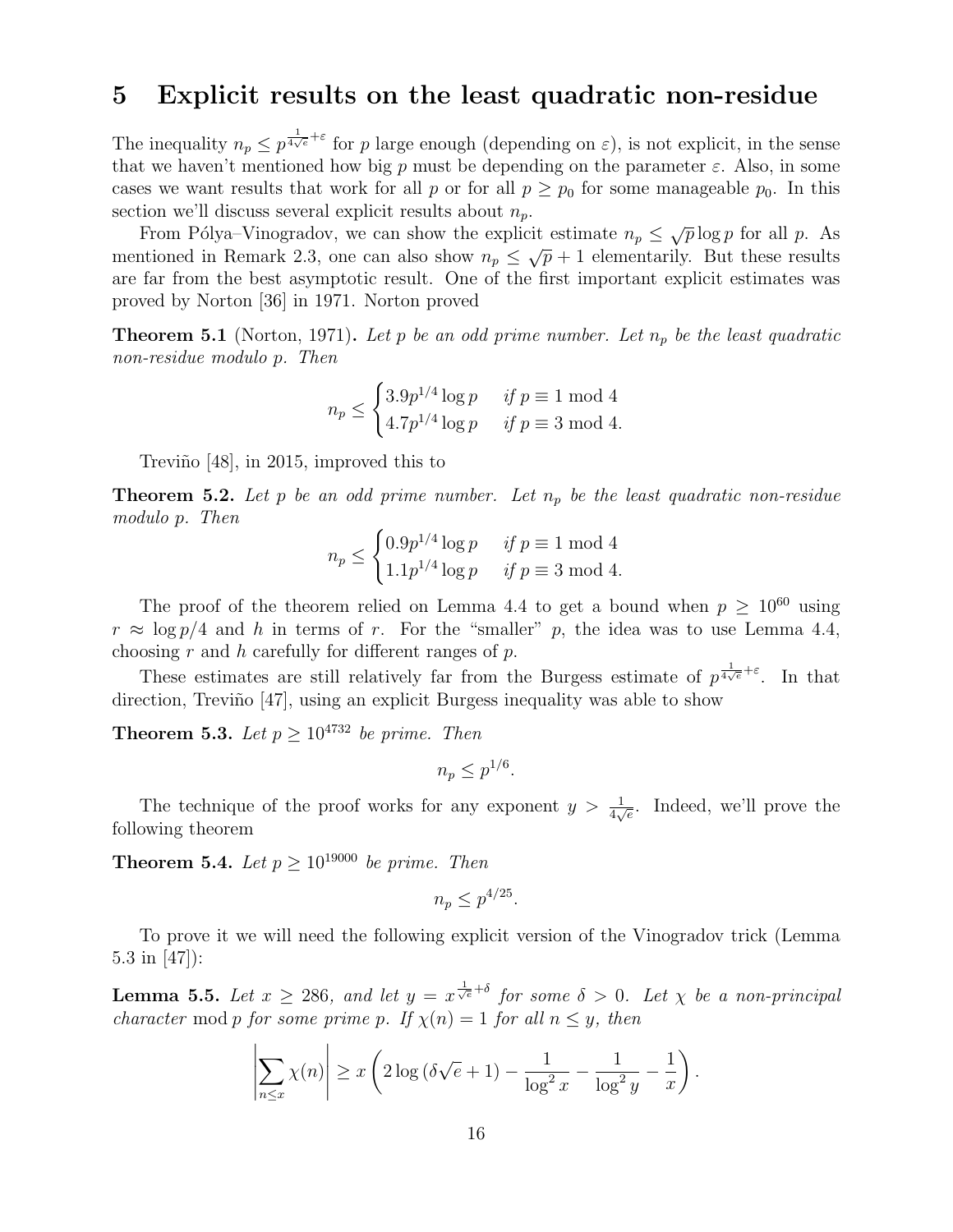*Proof of Theorem 5.4.* Following the proof of Theorem 1.10 in [47], let  $\chi$  be the Legendre symbol modulo p. Then, if  $n < p$  and  $\chi(n) \neq 1$ , n is a quadratic non-residue. Let r be an integer. Let  $x \ge 286$  be a real number and let  $y = x^{\frac{1}{\sqrt{e}} + \delta} = p^{4/25}$  for some  $\delta > 0$ . Assume that  $\chi(n) = 1$  for all  $n \leq y$ . Now by Theorem 4.2 and Lemma 5.5 we have

$$
5x^{1-\frac{1}{r}}p^{\frac{r+1}{4r^2}}(\log p)^{\frac{3}{2r}} \ge x\left(2\log\left(\delta\sqrt{e}+1\right)-\frac{1}{\log^2 x}-\frac{1}{\log^2 y}-\frac{1}{x}\right)
$$

Now, letting  $x = p^{\frac{1}{4} + \frac{1}{2r}}$  we get

$$
5p^{\frac{3\log\log p}{2r\log p} - \frac{1}{4r^2}} \ge 2\log\left(\delta\sqrt{e} + 1\right) - \frac{1}{\log^2 x} - \frac{1}{\log^2 y} - \frac{1}{x}.\tag{6}
$$

.

Picking  $r = 40$ , one finds that  $\delta = 0.002993...$  For  $p \ge 10^{19000}$ , the right hand side of (6) is bigger than the left hand side, showing that  $\chi(n)$  is not always 1 for  $n \leq y = p^{4/25}$ , and hence the theorem is true.  $\Box$ 

We can also consider the case when the modulus is not prime. Suppose q is squarefree and we want to find  $n_q$ , the least quadratic non-residue modulo q. Granville, Mollin and Williams (15) proved that  $n_q \leq \sqrt{q}/2$  for  $q > 3705$ . The proof used an explicit Pólya–Vinogradov inequality and extensive computations on a special sieving computer called Manitoba Scalable Sieve Unit that calculated bounds up to  $10^{18}$ . Using a "smoothed" version of the Pólya– Vinogradov inequality (appeared in [23]), Treviño [45] improved this result to show that  $n_q \leq q^{9/20}$  for  $q > 1596$ .

One could also consider the *n*-th least prime quadratic non-residue  $q_n$  (the first nonresidue is always prime). Explicit bounds for  $q_2$  appear in [31, 24]. Ma, McGown, Rhodes, and Wanner [27], recently proved that for  $p \ge p_0$ , there is a constant  $C = C(n, p_0)$  depending on  $n, p_0$  such that

$$
q_n \leq C p^{\frac{1}{4}} (\log p)^{\frac{n+1}{2}}.
$$

In their paper, they calculate C for different values of n and  $p_0$ . For example if  $n = 4$  and  $p_0 = 10^{20}$ , then the constant  $C = 2.014$  suffices.

Another related problem is to bound  $H(p)$ , the maximum number of consecutive integers on which the Legendre symbol  $\left(\frac{1}{r}\right)$  $\frac{1}{p}$  is constant, i.e.,

$$
H(p) = \max_{a \bmod p} \left\{ H : \left( \frac{a+1}{p} \right) = \left( \frac{a+2}{p} \right) = \cdots = \left( \frac{a+H}{p} \right) \right\}.
$$

Using work of Burgess [7], McGown in [30] proved that  $H(p) \leq 7.06p^{1/4} \log p$  when  $p \geq 5.10^{18}$ , and  $H(p) \le 7p^{1/4} \log p$  if  $p \ge 10^{55}$ . Treviño ([46], [49]) improved this to  $H(p) \le 1.55p^{1/4} \log p$ when  $p \ge 10^{13}$  and  $H(p) \le 3.38p^{1/4} \log p$  for all odd p.

There are some nice results on a lower bound for  $H(p)$ . In [37], Peralta shows that for any  $C < \frac{1}{\log 4}$ , there exists a  $p_0$  such that for  $p > p_0$ ,  $H(p) > C \log p$ . In the interest of getting a clean, explicit lower bound, we prove the following:

**Theorem 5.6.** Let  $p > 80000$  be prime. Let  $H(p)$  be the maximum number of consecutive integers on which the Legendre symbol  $\left(\frac{1}{r}\right)$  $\frac{1}{p}$  is constant. Then

$$
H(p) \ge \frac{1}{2} \log p.
$$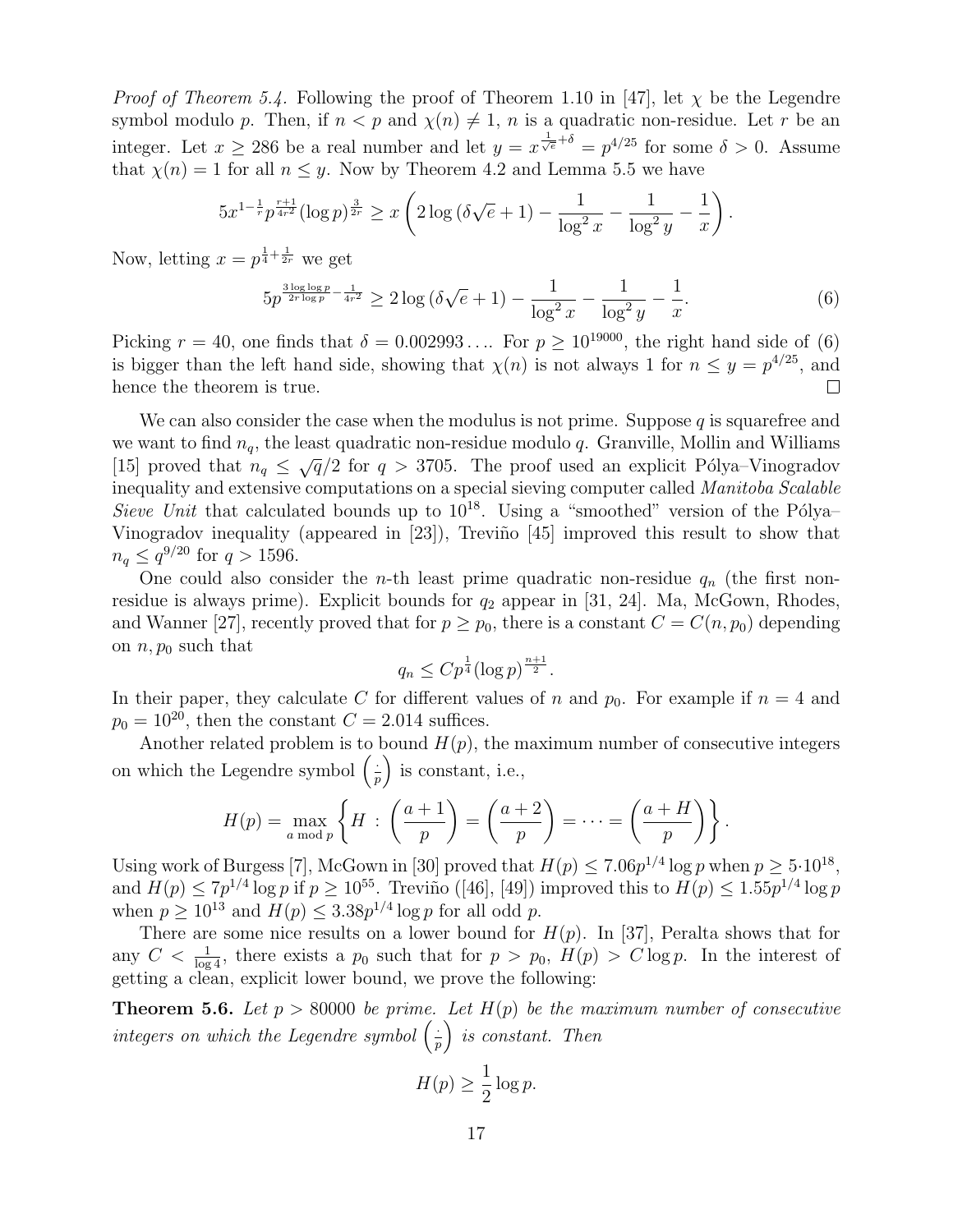*Proof.* Let  $\chi(a) = \frac{a}{b}$  $\left(\frac{a}{p}\right)$ . Note that

$$
\frac{\chi(a) + 1}{2} = \begin{cases} 1 & \text{if } \chi(a) = 1 \\ 0 & \text{if } \chi(a) = -1 \\ \frac{1}{2} & \text{if } \chi(a) = 0. \end{cases}
$$

Suppose  $H \geq 3$ , then we have

$$
\prod_{i=1}^{H} \left( \frac{\chi(a+i)+1}{2} \right) = \begin{cases} 1 & \text{if } \chi(a+1) = \chi(a+2) = \dots = \chi(a+H) = 1 \\ 0 & \text{otherwise.} \end{cases}
$$

Therefore, if

$$
S := \sum_{a=0}^{p-1} \prod_{i=1}^{H} \left( \frac{\chi(a+i)+1}{2} \right) > 0,
$$

then there exists  $H$  consecutive integers that are all quadratic residues. We have

$$
S = \frac{1}{2^H} \sum_{a \bmod p} \left( 1 + \sum_{j=1}^{2^H} \chi(p_j(a)) \right) = \frac{1}{2^H} \left( p + \sum_{j=1}^{2^H} \sum_{a \bmod p} \chi(p_j(a)) \right),
$$

where, for  $j \in \{1, 2, ..., 2^H\}$ ,  $p_j(a)$  is either a polynomial of degree  $\leq H$  or 0. By the Weil estimates (Lemma 4.4),

$$
\left|\sum_{a \bmod p} \chi(p_j(a))\right| \le (H-1)\sqrt{p}.
$$

Therefore

$$
|2^H S| \ge p - 2^H (H - 1)\sqrt{p} > p - 2^H H \sqrt{p}.
$$
 (7)

When  $H = \log p/2$  we have

$$
2^H H \sqrt{p} = \frac{1}{2} p^{\frac{1 + \log(2)}{2}} \log p.
$$

But the last expression is smaller than p whenever  $p > 80000$ . Therefore,  $S > 0$ , which implies that there are at least H consecutive quadratic residues. This means  $H(p) \geq \frac{1}{2}$  $rac{1}{2} \log p$ .  $\Box$ 

**Remark 5.7.** Note that from  $(7)$ , we can recover Peralta's result, namely that given  $C <$  $\frac{1}{\log 4}$ , there is a constant  $p_0$  such that for  $p > p_0$ ,  $H(p) > C \log p$ .

## 6 The large sieve and Linnik's theorem

In this section we will sketch a proof of the following beautiful result (see  $[26]$ ):

**Theorem 6.1** (Linnik). Fix  $\varepsilon > 0$ . Then we have

$$
\#\{p\leq N\mid n_p>p^{\varepsilon}\}=O(N^{\varepsilon})\,.
$$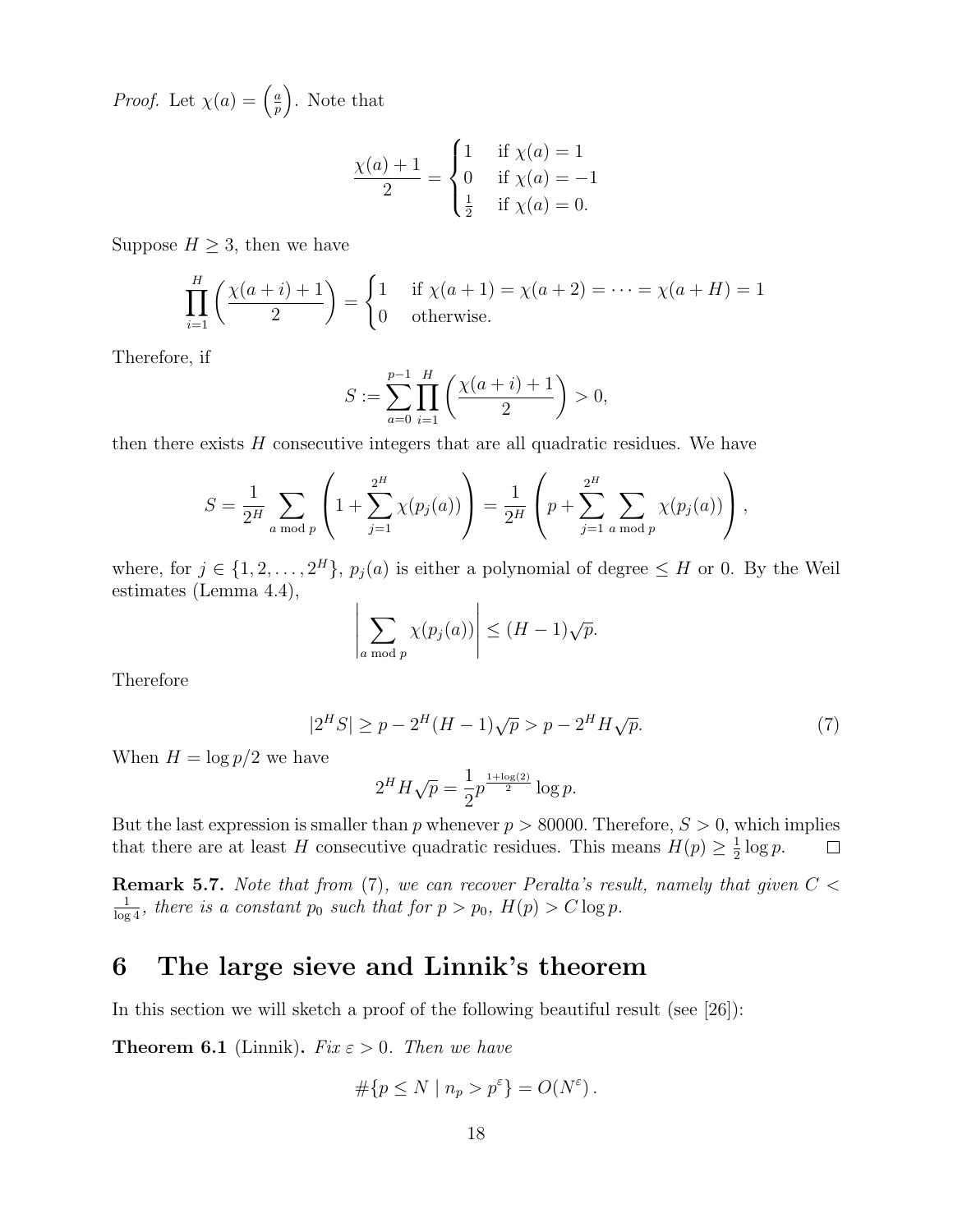This result means that the number of exceptions to Vinogradov's conjecture (that the least quadratic non-residue  $n_p$  satisfies  $n_p \ll p^{\epsilon}$  is very small; in particular, the theorem implies:

#### Corollary 6.2. The set of primes where Vinogradov's conjecture fails has density zero.

Linnik introduced the large sieve (see  $[25]$ ) and it was later studied in detail by Rényi, Roth, Bombieri, Davenport, Halberstam, Gallagher, and other authors. Our discussion here is very brief; more detail, including additional references, can be found in [9, 18, 10, 34].

Let  $\{a_n\}$  be a sequence of complex numbers and consider the trigonometric polynomial

$$
S(\alpha) = \sum_{n=M+1}^{M+N} a_n e(n\alpha).
$$

Let  $\alpha_1, \ldots, \alpha_R \in \mathbb{R}$  and suppose that  $\|\alpha_r - \alpha_s\| \geq \delta$  for  $r \neq s$  where  $\|\theta\|$  denotes the distance to the nearest integer. The large sieve refers to an inequality of the form

$$
\sum_{r=1}^{R} |S(\alpha_r)|^2 \le \Delta(N, \delta) \sum_{n=M+1}^{M+N} |a_n|^2.
$$

See [34] for a short proof that this holds with  $\Delta = \delta^{-1} + \pi N$ . By taking the  $\alpha_r$  to be Farey fractions with denominators up to z, one obtains:

**Theorem 6.3** (The Large Sieve inequality). For  $x, z \in \mathbb{Z}^+$  we have

$$
\sum_{d \leq z} \sum_{\substack{1 \leq a \leq d \\ (a,d)=1}} \left| \sum_{n \leq x} a_n e\left(\frac{na}{d}\right) \right|^2 \leq (z^2 + \pi x) \sum_{n \leq x} |a_n|^2.
$$

One can obtain a sieve out of the previous theorem by the use of so-called Ramanujan sums  $\sum_{a \leq a \leq d} e(na/d)$ . See [9] for the details.  $(a,d)=1$ 

**Theorem 6.4.** Let A be a positive integers  $n \leq x$  and let P be a set of primes. For each  $p \in \mathcal{P}$ , suppose we are given a set  $\Omega_p = \{w_{1,p}, \ldots, w_{\omega(p),p}\}\$  of  $\omega(p)$  residue classes modulo p. Let  $z > 0$ ,  $P(z)$  the product of the primes  $p \in \mathcal{P}$ ,  $p < z$ , and set

$$
S(\mathcal{A}, \mathcal{P}, z) := \# \{ n \in \mathcal{A} \mid n \not\equiv w_{i,p} \bmod p, \ \forall p | P(z) \}.
$$

We have

$$
S(\mathcal{A}, \mathcal{P}, z) \le \frac{z^2 + \pi x}{L(z)},
$$

where

$$
L(z) := \sum_{d \le z} \mu^2(d) \prod_{p|d} \frac{\omega(p)}{p - \omega(p)}.
$$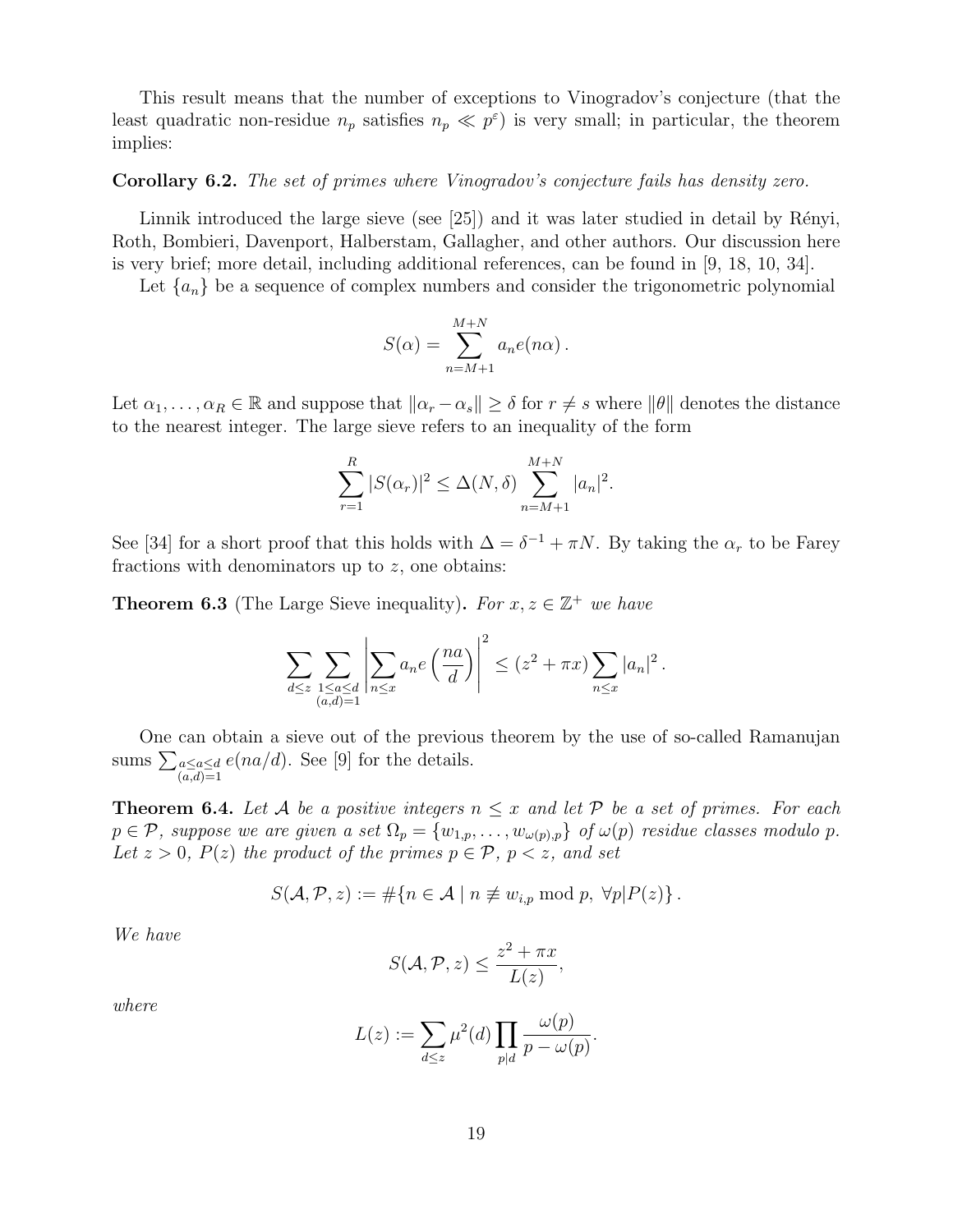**Remark 6.5.** In applications, one needs a lower bound on  $L(z)$ . Often the following estimate suffices:

$$
L(z) \ge \sum_{p < z} \frac{\omega(p)}{p - \omega(p)}.
$$

The final ingredient we need before proving Linnik's theorem is a lower bound on the numbers of integers up to x with only small prime factors. A number  $n$  is y-smooth if all of its prime factors are  $\leq y$ . The counting function for all y-smooth numbers up to x is defined as

 $\psi(x, y) := \#\{n \leq x \mid \text{all the prime factors of } n \text{ are } \leq y\}.$ 

The following is a well-known lower bound on  $\psi(x, y)$ . The proof we give is suggested in Exercise  $\#12$  from Chapter 4 of [9].

**Lemma 6.6.** For every  $\varepsilon > 0$ , there is a constant  $c_{\varepsilon} > 0$  such that for x sufficiently large we have

$$
\psi(x, x^{\varepsilon}) \geq c_{\varepsilon} x.
$$

*Proof.* Fix  $\varepsilon > 0$ . We consider numbers of the form  $n = m p_1 p_2 ... p_k$  for  $k = [\varepsilon^{-1}]$  where  $x^{\varepsilon-\varepsilon^2} < p_j < x^{\varepsilon}$ . We set  $\alpha = \varepsilon - \varepsilon^2$  and  $\beta = \varepsilon$  and estimate:

$$
\sum_{x^{\alpha} \leq p_1, \dots, p_k \leq x^{\beta}} \left[ \frac{x}{p_1 \dots p_k} \right] \gg \sum_{x^{\alpha} \leq p_1, \dots, p_k \leq x^{\beta}} \frac{x}{p_1 \dots p_k}
$$

$$
= x \left( \sum_{x^{\alpha} \leq p \leq x^{\beta}} \frac{1}{p} \right)^k
$$

$$
\gg x \left( \log \left( \frac{\beta}{\alpha} \right) \right)^k.
$$

*Proof of Theorem 6.1.* Fix  $\varepsilon > 0$ . Let  $\mathcal{A} = \mathbb{Z}^+, z = N, x = N^2$ ,

$$
\mathcal{P} = \{ p \mid n_p > p^{\varepsilon}, \ p \in [N^{\varepsilon}, N] \},
$$
  

$$
\Omega_p = \{ \nu \mid (\nu/p) = -1 \}.
$$

Using the Large Sieve, we have:

$$
\mathcal{S} = \mathcal{S}(\mathcal{A}, \mathcal{P}, z) \le \frac{5N^2}{L(z)}.
$$

We also have

$$
L(z) \ge \sum_{p < z} \frac{\omega(p)}{p - \omega(p)} \ge \frac{1}{3} \# \{ p \in \mathcal{P} \mid p \le N \}.
$$

Consider  $S' = \{n \leq N^2 \mid n \text{ has no prime divisors larger than } N^{\varepsilon^2}\}\.$  We claim that  $S' \subseteq S$ . Let  $n \in \mathcal{S}'$ . Let  $p \in \mathcal{P}$ . For any prime q dividing n, we have that  $q \lt N^{\varepsilon^2} \lt p^{\varepsilon}$  and therefore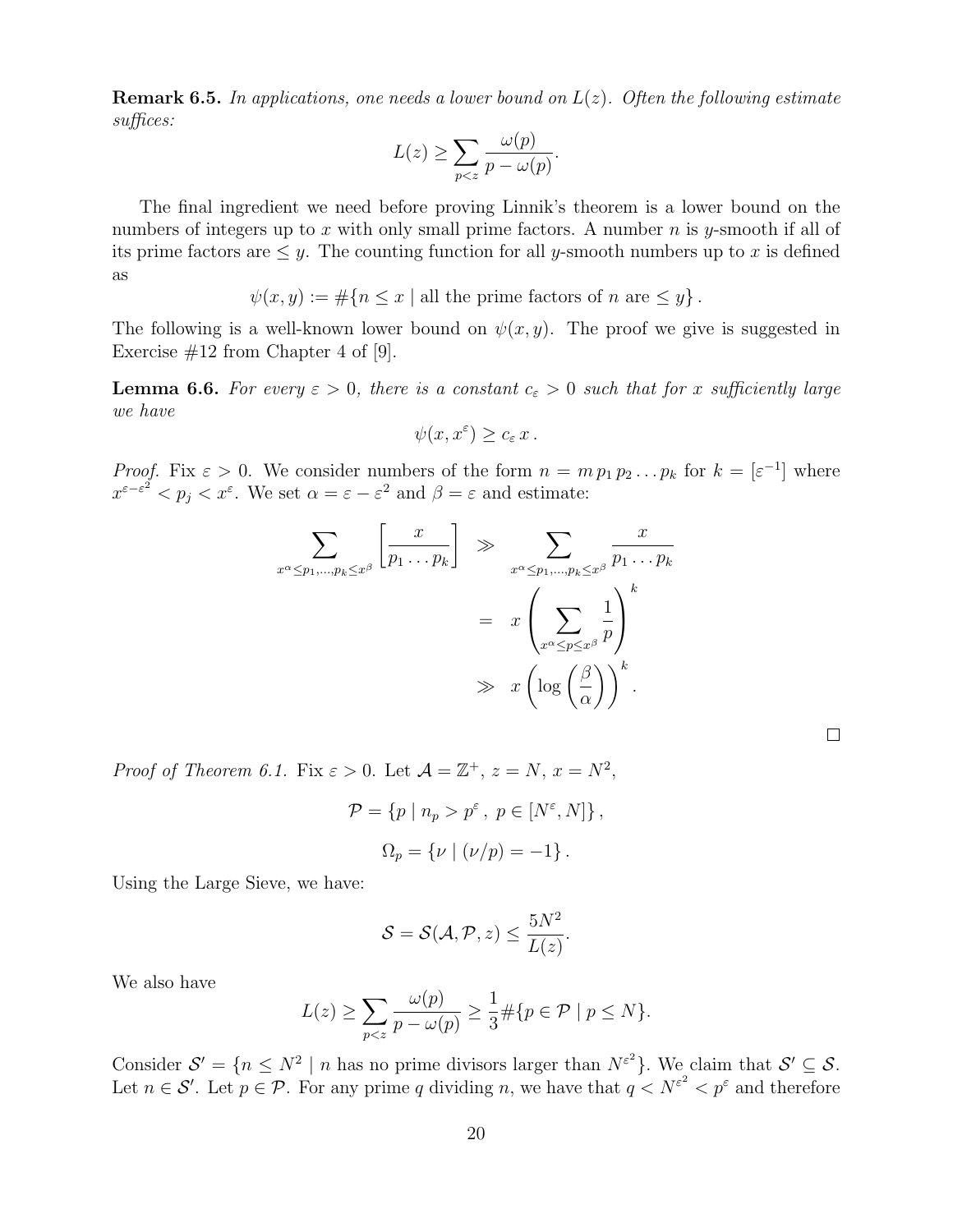$(q/p) = 1$ . It follows that  $n \in \mathcal{S}$ . By Lemma 6.6 we have  $\#\mathcal{S}' \geq d_{\varepsilon} N^2$  for some  $d_{\varepsilon} > 0$ . This implies

$$
d_{\varepsilon}N^2 \le \frac{5N^2}{L(z)} \le \frac{15N^2}{\#\{p \in \mathcal{P} \mid p \le N\}},
$$

and hence

$$
\#\{p \in \mathcal{P} \mid p \le N\} \le \frac{15}{d_{\varepsilon}}.
$$

Now we achieve our desired estimate; namely,

$$
\{p \le N \mid n_p > p^{\varepsilon}\} \le \pi(N^{\varepsilon}) + \frac{15}{d_{\varepsilon}} = O(N^{\varepsilon}).
$$

7 Ankeny's Theorem

Recall that Ankeny [1] proved  $n_p \leq C(\log p)^2$  for some constant  $C > 0$  under the assumption of the Generalized Riemann Hypothesis (GRH). In particular, this says that the GRH implies Vinogradov's conjecture. Bach [3] proved  $n_p \leq 2(\log p)^2$ . The main idea behind Bach's proof appears in [33], but to obtain explicit results there are many details to work out; Bach uses a slightly different kernel and introduces a parameter in order to achieve good numerical results. Later, Lamzouri, Li, and Soundararajan [21] prove that  $n_p \leq (\log p)^2$ .

Our goal here is prove an explicit version of Ankeny's Theorem without too much effort. We follow Bach's approach in [3] as well as some of the exposition given in [29]. For ease of exposition, we make the simplifying assumption that  $\chi(-1) = 1$ . (The same approach still works when  $\chi(-1) = -1$  but the functional equation for  $L(s, \chi)$  takes a slightly different form.)

Let  $n_{\chi}$  denote the least positive integer n for which  $\chi(n) \neq 1$ . Notice that when  $\chi(n)$  =  $(n/p)$ , the Legendre symbol, one has  $n_{\chi} = n_p$ . We prove the following:

**Theorem 7.1.** Let  $\chi$  be a non-principal Dirichlet character modulo  $m \geq 10^9$  with  $\chi(-1) = 1$ . Assume the RH and the GRH for  $L(s, \chi)$ . Then  $n_{\chi} < 2(\log m)^2$ .

**Lemma 7.2.** Let  $\chi$  be a Dirichlet character modulo m. (Here we allow the possibility that  $\chi$  is the principal character or even that  $m = 1$ .) For  $x > 1$  and  $a \in (0, 1)$ , we have

$$
-\frac{1}{2\pi i}\int_{2-i\infty}^{2+i\infty} \frac{x^s}{(s+a)^2}\frac{L'(s,\chi)}{L(s,\chi)}\,ds = \sum_{n\leq x} \chi(n)\Lambda(n)(n/x)^a \log(x/n)\,.
$$

Proof. First, substitute the Dirichlet series

$$
\frac{L'(s,\chi)}{L(s,\chi)} = -\sum_{n=1}^{\infty} \chi(n)\Lambda(n)n^{-s}
$$

into the left-hand side above and interchange the order of summation and integration. Next, use the fact that for  $y > 0$  one has

$$
\frac{1}{2\pi i} \int_{2-i\infty}^{2+i\infty} \frac{y^s}{(s+a)^2} ds = \begin{cases} y^{-a} \log y & \text{if } y > 1 \\ 0 & \text{otherwise.} \end{cases}
$$

 $\Box$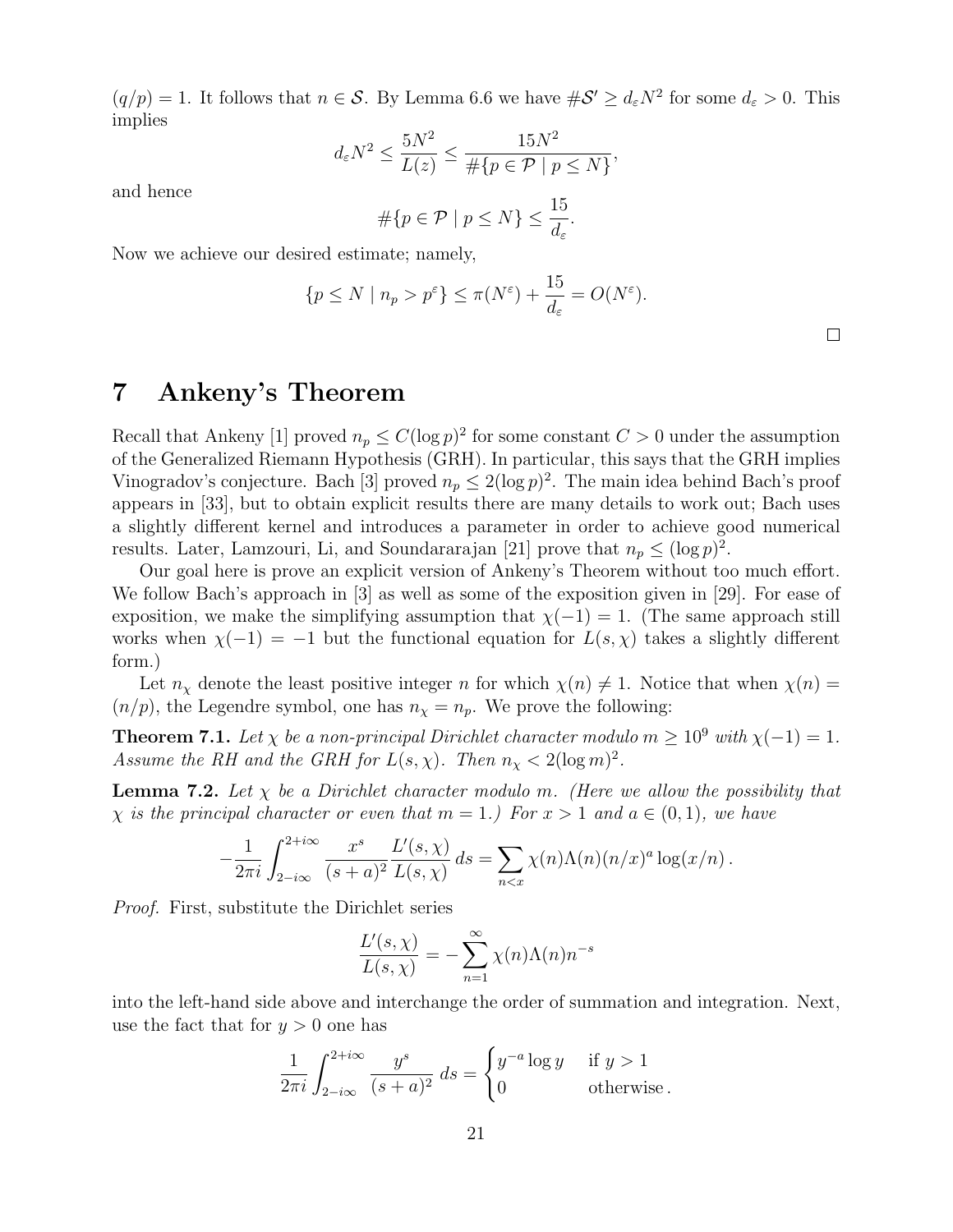$\Box$ 

**Lemma 7.3.** Let  $\chi$  be a non-principal Dirichlet character modulo m with  $\chi(-1) = 1$ . For  $a \in (0,1)$  and  $x > 0$  we have

$$
\frac{x}{(a+1)^2} + \frac{1}{a^2} = \sum_{\rho \text{ of } \zeta} \frac{x^{\rho}}{(\rho+a)^2} - \sum_{\rho \text{ of } L_{\chi}} \frac{x^{\rho}}{(\rho+a)^2} + \sum_{\substack{\chi \in \chi \text{ and } \chi \neq 1}} (1 - \chi(n)) \Lambda(n) (n/x)^a \log(x/n) + \frac{\log x}{x^a} \left[ \left(\frac{\zeta'}{\zeta}\right) (-a) - \left(\frac{L'_{\chi}}{L_{\chi}}\right) (-a) \right] + \frac{1}{x^a} \left[ \left(\frac{\zeta'}{\zeta}\right)' (-a) - \left(\frac{L'_{\chi}}{L_{\chi}}\right)' (-a) \right].
$$

Proof. Evaluate the integral in Lemma 7.2 using the Residue Theorem to obtain:

$$
\sum_{n < x} \chi(n) \Lambda(n) (n/x)^a \log(x/n) = - \sum_{\rho \text{ of } L_\chi} \frac{x^\rho}{(\rho + a)^2} - \sum_{n=1}^\infty \frac{x^{-2n}}{(a - 2n)^2} - \frac{1}{a^2} - \frac{\log x}{x^a} \left(\frac{L'_\chi}{L_\chi}\right) (-a) - \frac{1}{x^a} \left(\frac{L'_\chi}{L_\chi}\right)'(-a) \,,
$$

$$
\sum_{n < x} \Lambda(n)(n/x)^a \log(x/n) = \frac{x}{(a+1)^2} - \sum_{\rho \text{ of } \zeta} \frac{x^{\rho}}{(\rho+a)^2} - \sum_{n=1}^{\infty} \frac{x^{-2n}}{(a-2n)^2} - \frac{\log x}{x^a} \left(\frac{\zeta'}{\zeta}\right)'(-a) - \frac{1}{x^a} \left(\frac{\zeta'}{\zeta}\right)'(-a).
$$

Subtracting these two equations gives the result.

Define

$$
\psi_{\mathbb{Q}}(s) = \frac{1}{2} \left( \psi \left( \frac{s}{2} \right) - \log \pi \right) .
$$

In order to expedite the proofs in the rest of this section, we quote some formulae, all of which can be derived from (5.9) of [20]. For all  $s \in \mathbb{C}$ , we have:

$$
\frac{\zeta'(s)}{\zeta(s)} = B + \sum_{\rho \text{ of } \zeta} \left( \frac{1}{s - \rho} + \frac{1}{\rho} \right) - \frac{1}{s} - \frac{1}{s - 1} - \psi_{\mathbb{Q}}(s). \tag{8}
$$

If  $\chi$  is a non-principal primitive Dirichlet character modulo f, with  $\chi(-1) = 1$ , then for all  $s \in \mathbb{C}$  we have:

$$
\frac{L'(s,\chi)}{L(s,\chi)} = B_{\chi} + \sum_{\rho \text{ of } L_{\chi}} \left( \frac{1}{s-\rho} + \frac{1}{\rho} \right) - \frac{1}{2} \log f - \psi_{\mathbb{Q}}(s).
$$
\n(9)

 $\Box$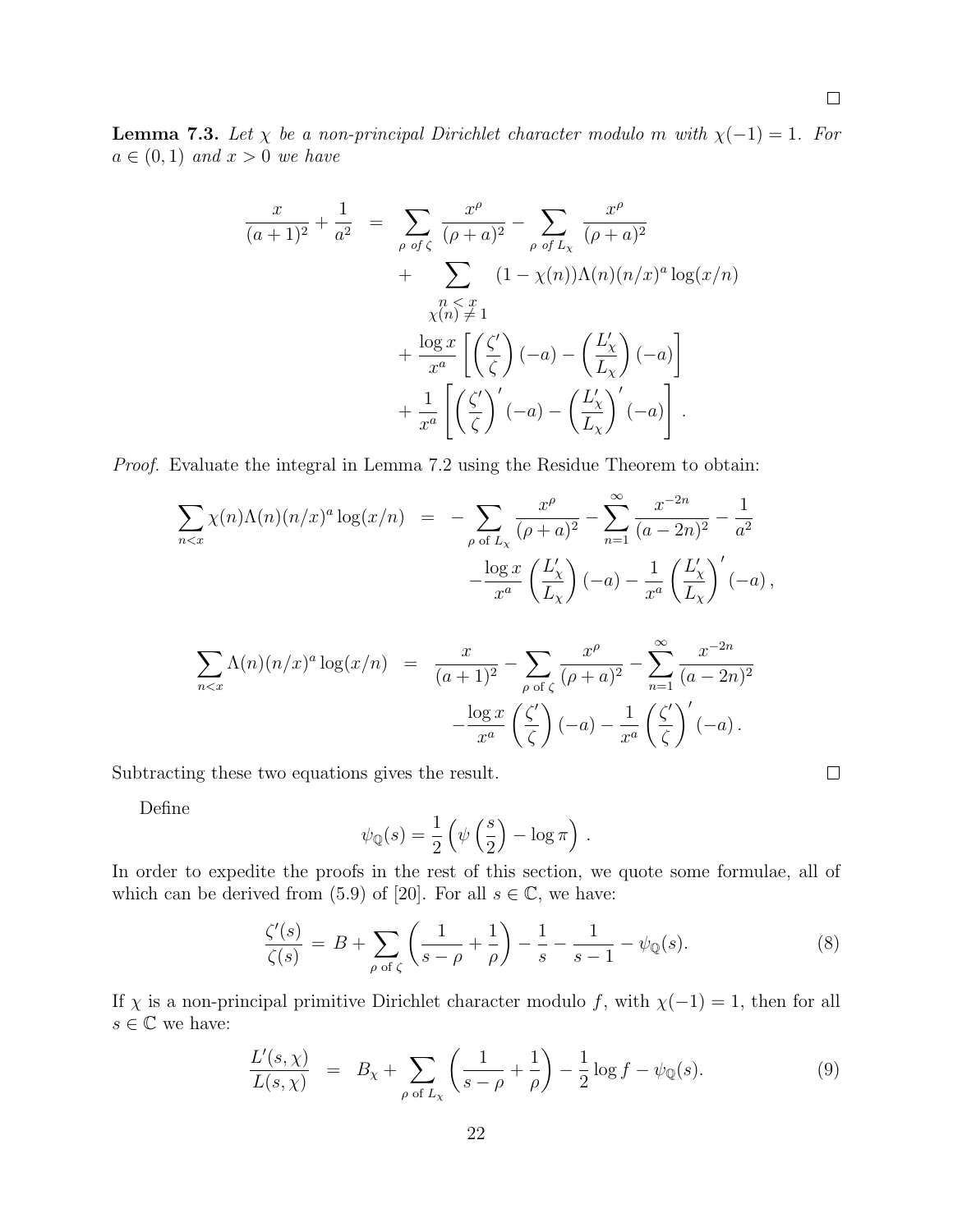Each sum above is over the non-trivial zeros  $\rho$  of the corresponding functions, and is absolutely and uniformly convergent on compact subsets of C. Henceforth we adopt the notation that  $\rho$  will always denote a non-trivial zero with  $0 < \Re(\rho) < 1$ .

Each of  $(8)$ ,  $(9)$  involves a constant B which can be difficult to estimate. Fortunately, in both cases this constant can be eliminated from the equation as follows. Provided the sum is taken in symmetric order<sup>5</sup>, one has  $B + \sum_{\rho \text{ of } \zeta} \rho^{-1} = 0$ , and similarly for  $B_{\chi}$ . See [10] for a simple argument which gives this result for the constant B. The analogous result for  $B_{\chi}$  is not obvious; in fact, it was not known until the introduction of the Weil formulas (see [52, 53]). Plugging  $s = 1$  into (9) and comparing against (2.3.1) of [17] gives a proof of this result.

**Lemma 7.4.** Let  $\chi$  be a non-principal primitive Dirichlet character modulo f with  $\chi(-1)$  = 1. Assume the RH and the GRH for  $L(s, \chi)$ . For  $a \in (0, 1)$  we have

$$
\sum_{\rho \text{ of } \zeta, L_{\chi}} \frac{1}{|\rho + a|^2} \le \frac{1}{2a+1} \left( \log f + 2 \left( \frac{1}{a+1} + \frac{1}{a} \right) + 4\psi_{\mathbb{Q}}(a+1) \right) \, .
$$

*Proof.* Substitute  $s = \sigma$  into (9), add the result to its conjugate, and use the fact that the real part of  $B_{\chi} + \sum_{\rho} \rho^{-1}$  equals 0 to obtain

$$
\sum_{\rho \text{ of } L_{\chi}} \left( \frac{1}{\sigma - \rho} + \frac{1}{\sigma - \overline{\rho}} \right) = \log f + 2\Re \frac{L'(\sigma, \chi)}{L(\sigma, \chi)} + 2\psi_{\mathbb{Q}}(\sigma).
$$

This equation goes back to Landau (see [22]). In exactly the same manner, one can show

$$
\sum_{\rho \text{ of } \zeta} \left( \frac{1}{\sigma - \rho} + \frac{1}{\sigma - \overline{\rho}} \right) = 2 \frac{\zeta'(\sigma)}{\zeta(\sigma)} + 2 \left( \frac{1}{\sigma} + \frac{1}{\sigma - 1} \right) + 2 \psi_{\mathbb{Q}}(\sigma).
$$

Setting  $\sigma = a + 1$  and supposing that  $\Re(\rho) = 1/2$ , we find:

$$
\frac{1}{|\rho+a|^2} = \frac{1}{2a+1} \left( \frac{1}{\sigma - \rho} + \frac{1}{\sigma - \overline{\rho}} \right).
$$

To complete the proof, we combine everything above and note that

$$
\frac{\zeta'(\sigma)}{\zeta(\sigma)} + \Re \frac{L'(\sigma, \chi)}{L(\sigma, \chi)} < 0\,,
$$

by considering the Dirichlet series for  $(\zeta'/\zeta + L'_\chi/L_\chi)(s)$ .

**Lemma 7.5.** Let  $\chi$  be a non-principal primitive Dirichlet character modulo f with  $\chi(-1) = 1$ . For  $a \in (0,1)$  we have

 $\Box$ 

$$
\left| \left( \frac{\zeta'}{\zeta} \right) (-a) - \left( \frac{L'_\chi}{L_\chi} \right) (-a) \right|
$$
\n
$$
\leq (a+2) \sum_{\rho \text{ of } \zeta, L_\chi} \frac{1}{|(\rho+a)(2-\rho)|} + 2 \left| \frac{\zeta'(2)}{\zeta(2)} \right| + \frac{1}{a} + \frac{1}{a+1} + \frac{3}{2}.
$$
\nThe sum in symmetric order means:

\n
$$
\sum_{\rho} = \lim_{T \to \infty} \sum_{\substack{\rho = \sigma + it \\ |t| < T}} \frac{1}{\zeta(2)}.
$$

 $5$ Taking the summer  $5$ ρ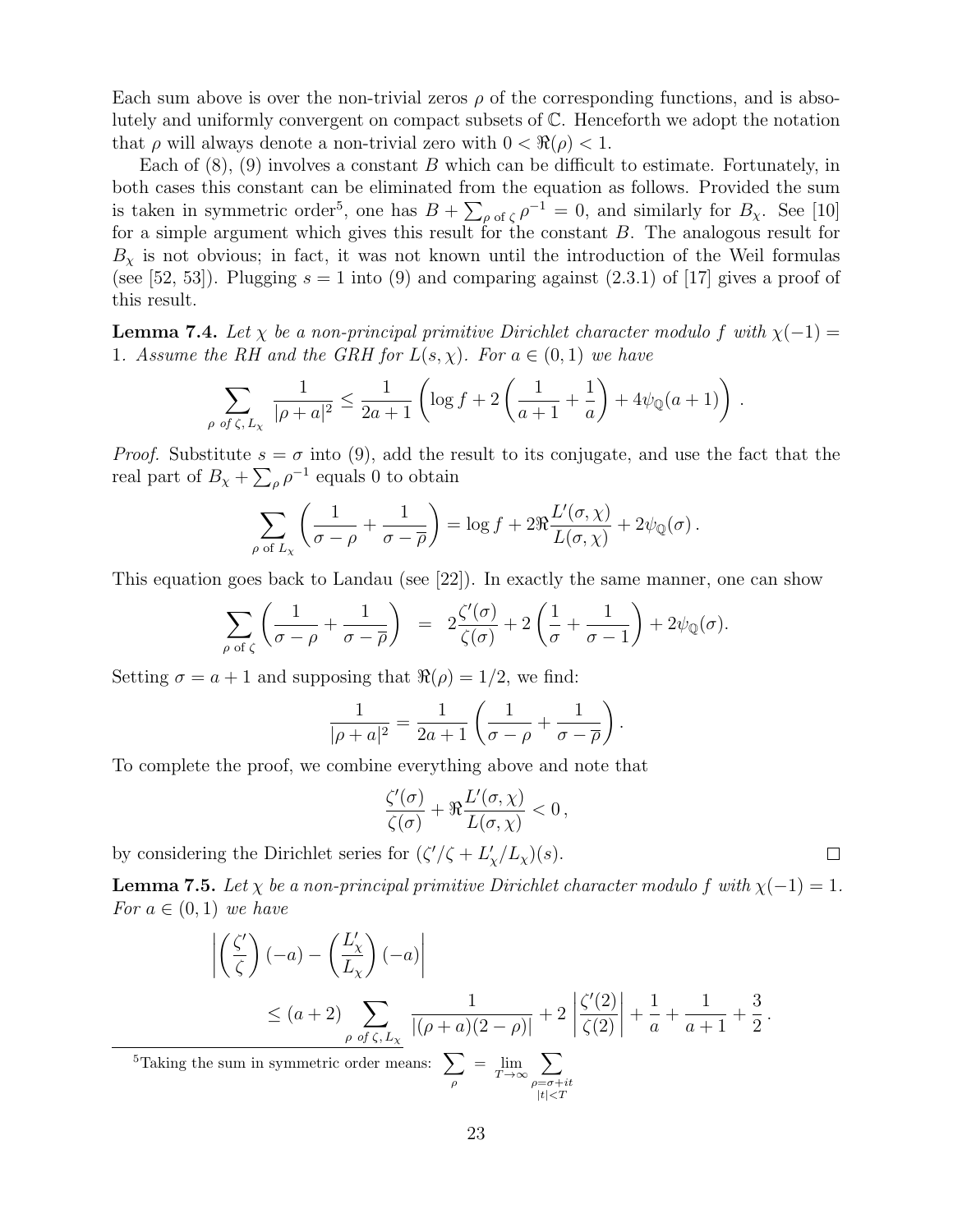*Proof.* We begin with the following formulas which hold for all  $s \in \mathbb{C}$ , provided the sums are taken in symmetric order:

$$
\left(\frac{\zeta'}{\zeta}\right)(s) = \sum_{\rho \text{ of } \zeta} \frac{1}{s-\rho} - \frac{1}{s} - \frac{1}{s-1} - \psi_{\mathbb{Q}}(s),\tag{10}
$$

$$
\left(\frac{L'_{\chi}}{L_{\chi}}\right)(s) = \sum_{\rho \text{ of } L_{\chi}} \frac{1}{s-\rho} - \frac{1}{2}\log f - \psi_{\mathbb{Q}}(s). \tag{11}
$$

Formulas (10) and (11) are obtained from (8) and (9) respectively by applying the facts  $\sum_{\rho \text{ of } \zeta} \rho^{-1} + B = 0$  and  $\sum_{\rho \text{ of } L_{\chi}} \rho^{-1} + B_{\chi} = 0$ . Plugging  $s = 2$  into (10) and subtracting it from itself, and similarly for (11), yields:

$$
\begin{aligned}\n\left(\frac{\zeta'}{\zeta}\right)(s) &= \left(\frac{\zeta'}{\zeta}\right)(2) + \sum_{\rho} \left(\frac{1}{s-\rho} - \frac{1}{2-\rho}\right) \\
&+ \frac{3}{2} - \frac{1}{s} - \frac{1}{s-1} + \psi_{\mathbb{Q}}(2) - \psi_{\mathbb{Q}}(s), \\
\left(\frac{L'_\chi}{L_\chi}\right)(s) &= \left(\frac{L'_\chi}{L_\chi}\right)(2) + \sum_{\rho} \left(\frac{1}{s-\rho} - \frac{1}{2-\rho}\right) + \psi_{\mathbb{Q}}(2) - \psi_{\mathbb{Q}}(s).\n\end{aligned}
$$

Using the above, together with the fact

$$
\frac{1}{-a-\rho} - \frac{1}{2-\rho} = -\frac{a+2}{(\rho+a)(2-\rho)},
$$

we can write

$$
\left(\frac{\zeta'}{\zeta}\right)(-a) - \left(\frac{L'_\chi}{L_\chi}\right)(-a) = (a+2)\left(\sum_{\rho \text{ of } L_\chi} \frac{1}{(\rho+a)(2-\rho)} - \sum_{\rho \text{ of } \zeta} \frac{1}{(\rho+a)(2-\rho)}\right) + \left(\frac{\zeta'}{\zeta}\right)(2) - \left(\frac{L'_\chi}{L_\chi}\right)(2) + \frac{3}{2} + \frac{1}{a} + \frac{1}{a+1}.
$$

The result follows upon taking absolute values and using the fact that  $|(L'_\chi/L_\chi)(2)| \le$  $|(\zeta'/\zeta)(2)|.$ 

In applying the previous lemma, it will be helpful to note that when  $\Re(\rho) = 1/2$ , one has  $|\rho + a|^2 \leq |(\rho + a)(2 - \rho)|$ .

**Lemma 7.6.** Let  $\chi$  be a non-principal primitive Dirichlet character modulo f with  $\chi(-1) = 1$ . For  $a \in (0,1)$  we have

$$
\left| \left( \frac{\zeta'}{\zeta} \right)'(-a) - \left( \frac{L'_\chi}{L_\chi} \right)'(-a) \right| < \sum_{\rho \text{ of } \zeta, L_\chi} \frac{1}{|\rho + a|^2} + \frac{1}{a^2} + \frac{1}{(a+1)^2} \, .
$$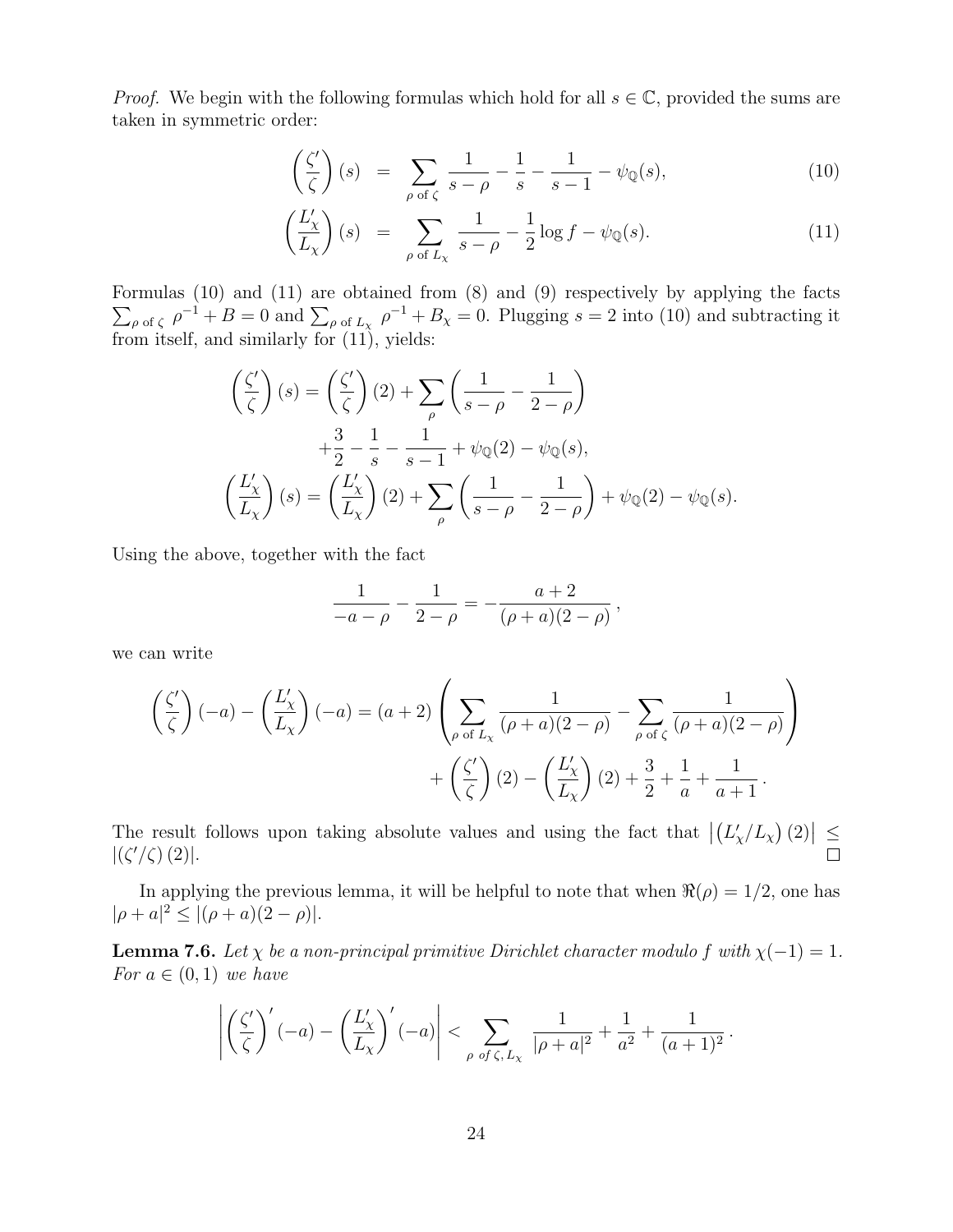Proof. We start by differentiating (10) and (11); this gives

$$
\left(\frac{\zeta'}{\zeta}\right)'(s) = -\sum_{\rho \text{ of } \zeta} \frac{1}{(s-\rho)^2} + \frac{1}{s^2} + \frac{1}{(s-1)^2} - \psi'_\mathbb{Q}(s),\tag{12}
$$

$$
\left(\frac{L'_{\chi}}{L_{\chi}}\right)'(s) = -\sum_{\rho \text{ of } L_{\chi}} \frac{1}{(s-\rho)^2} - \psi'_{\mathbb{Q}}(s),\tag{13}
$$

which allows us to write

$$
\left(\frac{\zeta'}{\zeta}\right)'(-a) - \left(\frac{L'_\chi}{L_\chi}\right)'(-a) \n= \sum_{\rho \text{ of } L_\chi} \frac{1}{(\rho + a)^2} - \sum_{\rho \text{ of } \zeta} \frac{1}{(\rho + a)^2} + \frac{1}{a^2} + \frac{1}{(a+1)^2}.
$$

The result follows.

**Proposition 7.7.** Let  $\chi$  be a non-principal primitive Dirichlet character modulo f with  $\chi(-1) = 1$ . Assume the RH and the GRH for  $L(s, \chi)$ . We define

$$
\sum_{\rho} := \sum_{\rho \text{ of } \zeta, L_{\chi}} \frac{1}{|\rho + a|^2}.
$$

For  $x > 0$  we have

$$
\frac{x}{(a+1)^2} + \frac{1}{a^2} \leq \sqrt{x} \sum_{\rho} + 2 \sum_{\substack{n \leq x \\ \chi(n) \neq 1}} \Lambda(n)(n/x)^a \log(x/n)
$$

$$
+ \frac{\log x}{x^a} \left( (a+2) \sum_{\rho} + 2 \left| \frac{\zeta'(2)}{\zeta(2)} \right| + \frac{1}{a} + \frac{1}{a+1} + \frac{3}{2} \right)
$$

$$
+ \frac{1}{x^a} \left( \sum_{\rho} + \frac{1}{a^2} + \frac{1}{(a+1)^2} \right).
$$

Proof. Combine Lemmas 7.3, 7.5, and 7.6.

Proof of Theorem 7.1. The result for a general character follows from the corresponding result for primitive characters and hence we may assume  $\chi$  is a primitive character modulo f. Define  $x := 2(\log f)^2$ . Since  $f \geq 10^9$ , we have  $x > 858$ . By way of contradiction, suppose that  $\chi(n) = 1$  for all  $n < x$ .

 $\Box$ 

Apply Proposition 7.7 and set  $a = 1/2$ . We find

$$
\frac{x}{9/4} + 4 \leq \sqrt{x} \sum_{\rho} + 2 \sum_{\substack{n \leq x \\ \sqrt{n} \text{ is odd}}} \Lambda(n)(n/x)^{1/2} \log(x/n) + \frac{\log x}{\sqrt{x}} \left( \frac{5}{2} \sum_{\rho} + 2 \left| \frac{\zeta'(2)}{\zeta(2)} \right| + \frac{25}{6} \right) + \frac{1}{\sqrt{x}} \left( \sum_{\rho} + \frac{40}{9} \right),
$$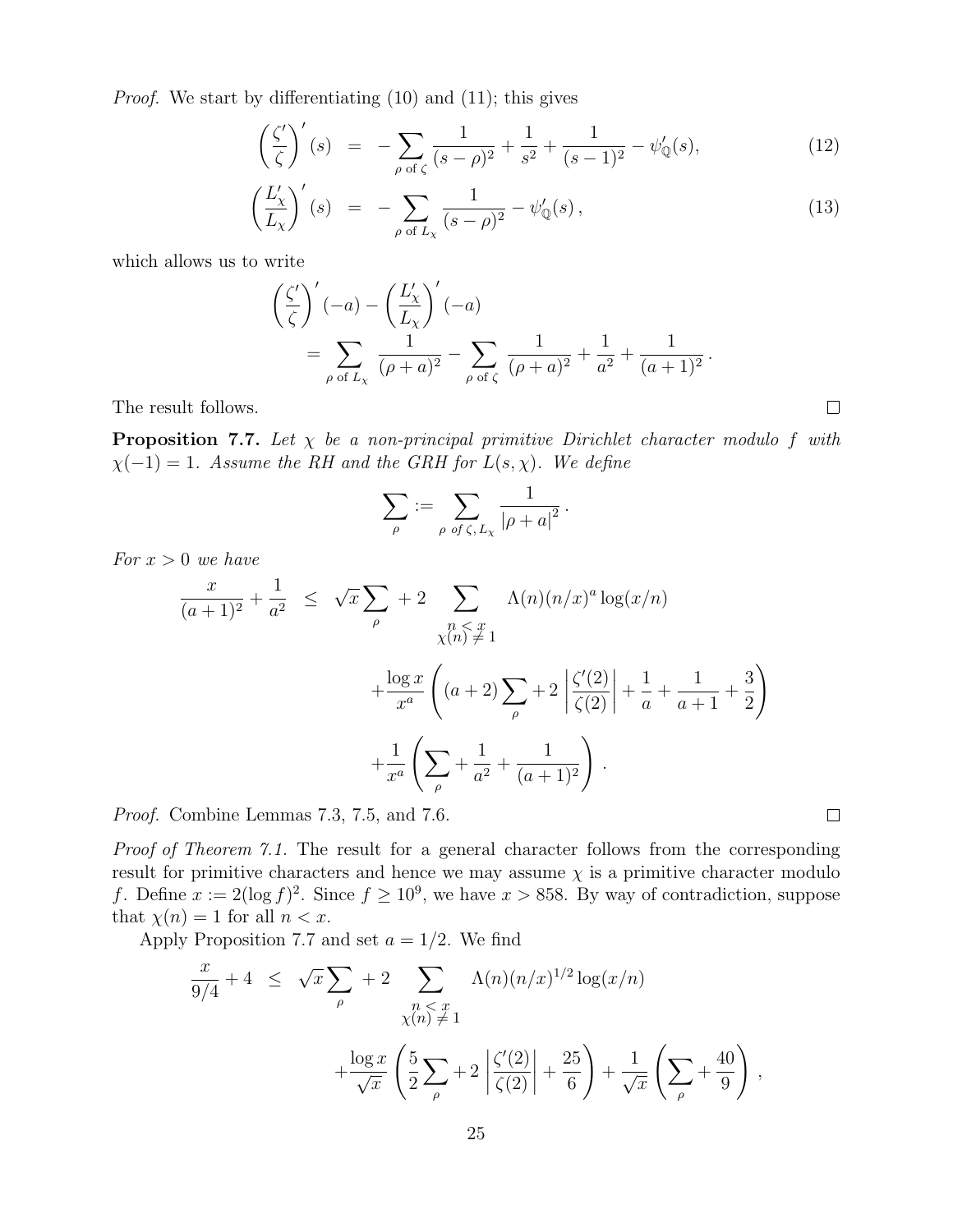where  $\zeta'(2)/\zeta(2) \approx -0.56996$ . Apply Lemma 7.4, together with the fact  $\psi_{\mathbb{Q}}(3/2) \approx -1.1153$ , to obtain

$$
\sum_{\rho \text{ of } \zeta, L_{\chi}} \frac{1}{|\rho + \frac{1}{2}|^2} \le \frac{1}{2} \log f + 0.437.
$$

This ultimately leads to  $\sqrt{x} < 1.2 \log f$  which implies  $x < 1.5(\log f)^2$ , a contradiction.  $\Box$ 

## 8 Conclusion

We have surveyed some classical results concerning the least quadratic non-residue  $n_p$ . Although asking about the size of  $n_p$  seems like an innocent question, it has been studied via many different techniques. The proof of the Polya–Vinogradov inequality in section 3 has a Fourier-analytic flavor, a deep theorem from algebraic geometry is employed to prove the Burgess inequality in section 4, we have the large sieve in section 6 which can be couched in terms of functional analysis, and we have complex analysis and use of the Generalized Riemann Hypothesis in section 7. We have also showcased the techniques that one can use to get some explicit results by showing how to recover constants in most of the sections. Despite how well-studied this problem is, we are still far from proving (unconditional) upper bounds that are anywhere close to the truth. We hope that this survey has given the reader an idea of what is known and not known about the least quadratic non-residue.

## Acknowledgements

We would like to thank the referee for the careful reading of our manuscript and the suggestions made that improved the paper.

# References

- [1] N. C. Ankeny, The least quadratic non residue, Ann. of Math. (2) 55 (1952), 65–72.
- [2] Eric Bach, Analytic methods in the analysis and design of number-theoretic algorithms, ACM Distinguished Dissertations, MIT Press, Cambridge, MA, 1985.
- [3] \_\_\_\_, Explicit bounds for primality testing and related problems, Math. Comp. 55 (1990), no. 191, 355–380.
- [4] Enrico Bombieri, *Counting points on curves over finite fields (d'après S. A. Stepanov)*, (1974), 234–241. Lecture Notes in Math., Vol. 383.
- [5] Andrew R. Booker, Quadratic class numbers and character sums, Math. Comp. 75 (2006), no. 255, 1481–1492.
- [6] D. A. Burgess, On character sums and primitive roots, Proc. London Math. Soc. (3) 12 (1962), 179–192.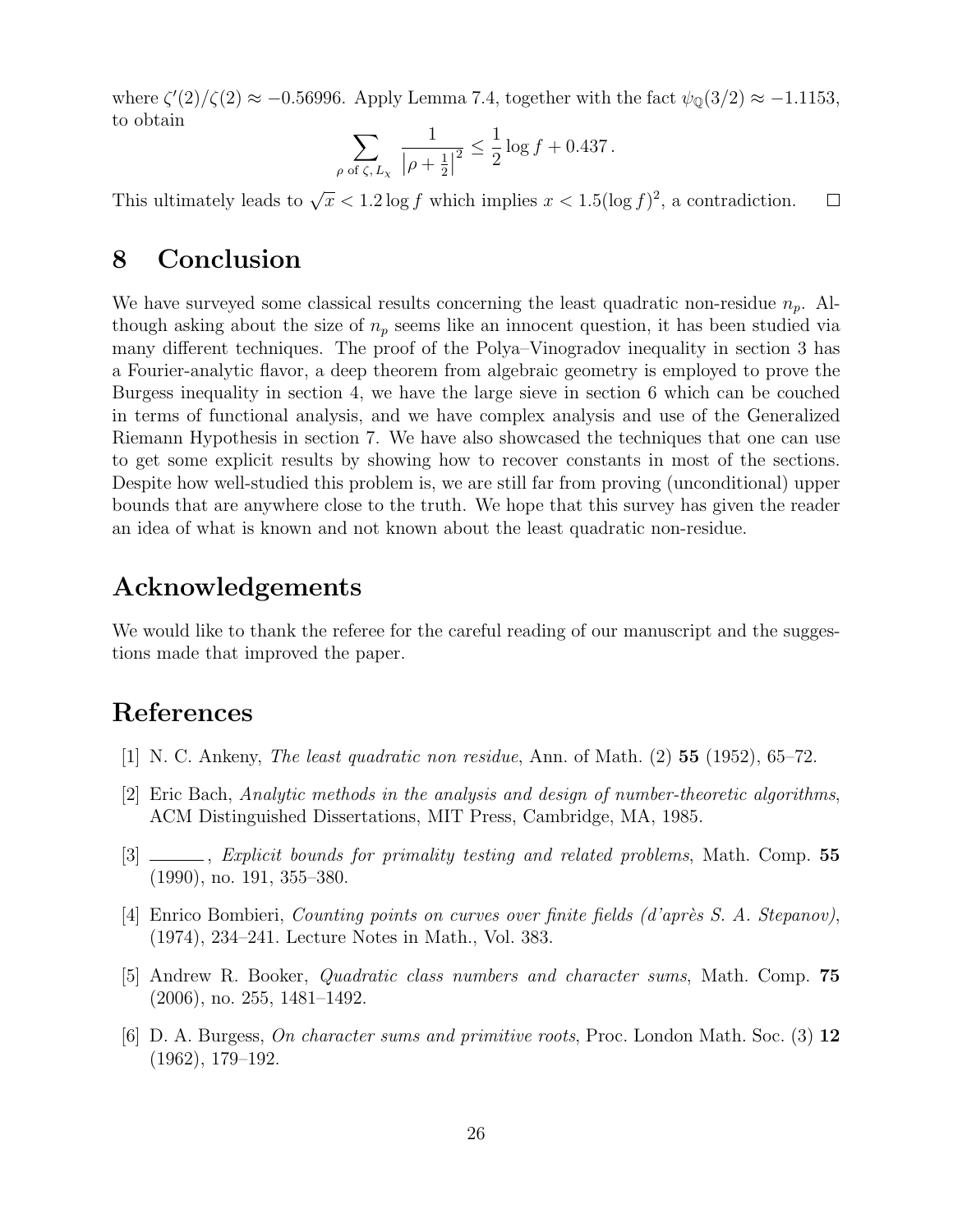- $[7]$   $\_\_\_\_\_$ , A note on the distribution of residues and non-residues, J. London Math. Soc. 38 (1963), 253–256.
- $[8]$  , On character sums and L-series. II, Proc. London Math. Soc.  $(3)$  13 (1963), 524–536.
- [9] Alina Carmen Cojocaru and M. Ram Murty, An introduction to sieve methods and their applications, London Mathematical Society Student Texts, vol. 66, Cambridge University Press, Cambridge, 2006.
- [10] Harold Davenport, Multiplicative number theory, third ed., Graduate Texts in Mathematics, vol. 74, Springer-Verlag, New York, 2000, Revised and with a preface by Hugh L. Montgomery.
- [11] Régis de la Bretèche and Marc Munsch, *Minimizing GCD sums and applications to* non-vanishing of theta functions and to Burgess' inequality, arXiv e-prints (2018), arXiv:1812.03788v4.
- [12] V. R. Fridlender, On the least nth-power non-residue, Doklady Akad. Nauk SSSR (N.S.) 66 (1949), 351–352.
- [13] D. A. Frolenkov and K. Soundararajan, A generalization of the Pólya-Vinogradov in*equality*, Ramanujan J. **31** (2013), no. 3, 271–279.
- [14] S. W. Graham and C. J. Ringrose, Lower bounds for least quadratic nonresidues, Analytic number theory (Allerton Park, IL, 1989), Progr. Math., vol. 85, Birkhäuser Boston, Boston, MA, 1990, pp. 269–309.
- [15] Andrew Granville, R. A. Mollin, and H. C. Williams, An upper bound on the least inert prime in a real quadratic field, Canad. J. Math.  $52$  (2000), no. 2, 369–380.
- [16] Adolf Hildebrand, On the constant in the Pólya-Vinogradov inequality, Canad. Math. Bull. 31 (1988), no. 3, 347–352.
- $[17]$  Yasutaka Ihara, V. Kumar Murty, and Mahoro Shimura, *On the logarithmic derivatives* of Dirichlet L-functions at  $s = 1$ , Acta Arith. **137** (2009), no. 3, 253–276.
- [18] Henryk Iwaniec and Emmanuel Kowalski, Analytic number theory, American Mathematical Society Colloquium Publications, vol. 53, American Mathematical Society, Providence, RI, 2004.
- [19] Bryce Kerr, Igor E. Shparlinski, and Kam Hung Yau, A refinement of the Burgess bound for character sums, arXiv:1711.10582v1 [math.NT], Nov. 28, 2017.
- [20] J. C. Lagarias and A. M. Odlyzko, Effective versions of the Chebotarev density theorem, Algebraic number fields: L-functions and Galois properties (Proc. Sympos., Univ. Durham, Durham, 1975), Academic Press, London, 1977, pp. 409–464.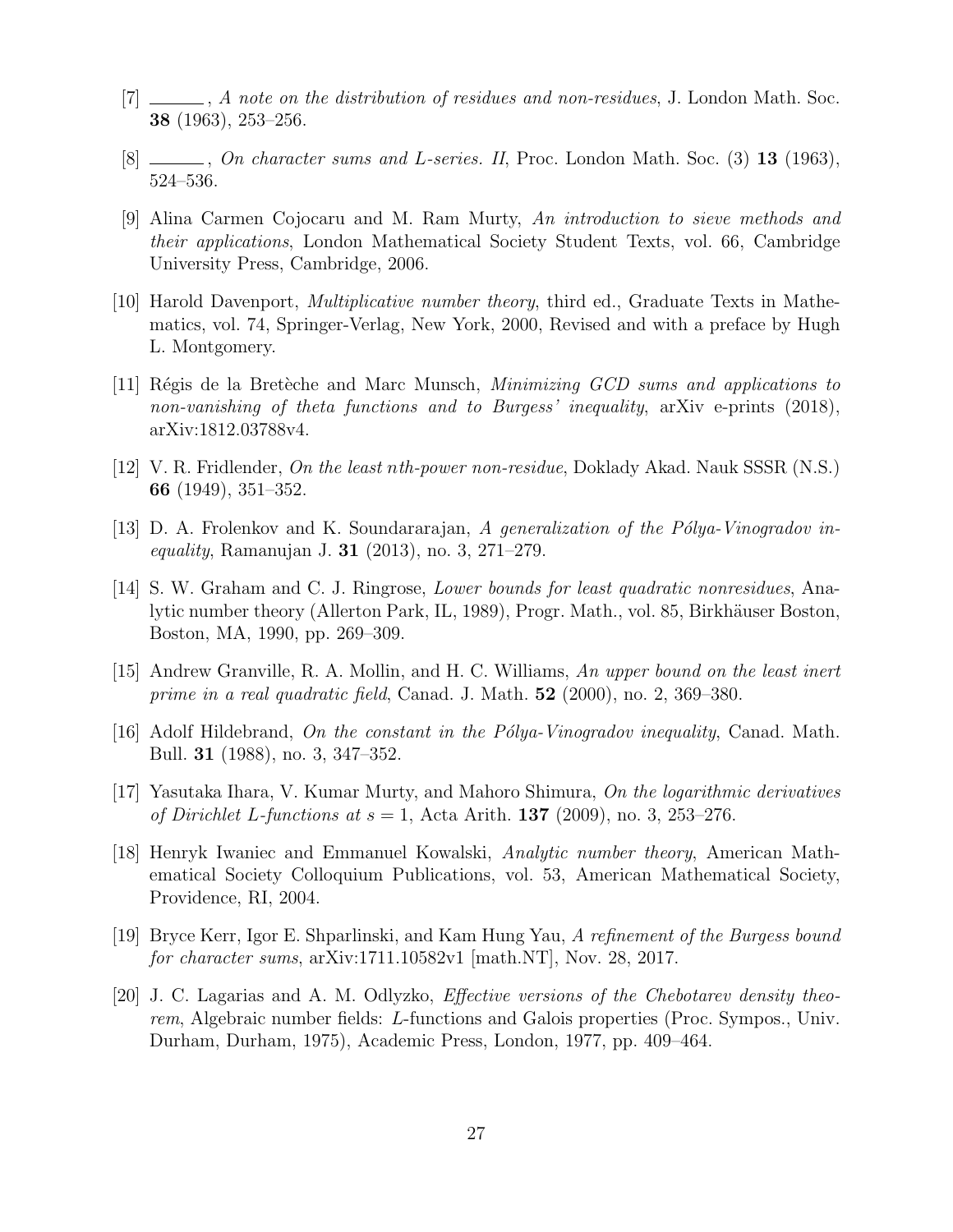- [21] Youness Lamzouri, Xiannan Li, and Kannan Soundararajan, Conditional bounds for the least quadratic non-residue and related problems, Math. Comp. 84 (2015), no. 295, 2391–2412.
- [22] Edmund Landau, Zur Theorie der Heckeschen Zetafunktionen, welche komplexen Charakteren entsprechen, Math. Z. 4 (1919), no. 1-2, 152–162.
- [23] Mariana Levin, Carl Pomerance, and K. Soundararajan, Fixed points for discrete logarithms, Algorithmic number theory, Lecture Notes in Comput. Sci., vol. 6197, Springer, Berlin, 2010, pp. 6–15.
- [24] Pierre Lezowski and Kevin J. McGown, The Euclidean algorithm in quintic and septic cyclic fields, Math. Comp. 86 (2017), no. 307, 2535–2549.
- [25] Yu. V. Linnik, *The large sieve.*, C. R. (Doklady) Acad. Sci. URSS  $(N.S.)$  **30** (1941), 292–294.
- [26]  $\ldots$ , A remark on the least quadratic non-residue, C. R. (Doklady) Acad. Sci. URSS (N.S.) 36 (1942), 119–120.
- [27] Shilin Ma, Kevin J. McGown, Devon Rhodes, and Mathias Wanner, Explicit bounds for small prime nonresidues, arXiv:1902.04194v1, Feb. 12, 2019.
- [28] Kevin J. McGown, Norm-Euclidean cyclic fields of prime degree, Int. J. Number Theory 8 (2012), no. 1, 227–254.
- $[29]$   $\_\_\_\_\_$ , Norm-Euclidean Galois fields and the generalized Riemann hypothesis, J. Théor. Nombres Bordeaux 24 (2012), no. 2, 425–445.
- [30]  $\ldots$ , On the constant in Burgess' bound for the number of consecutive residues or non-residues, Funct. Approx. Comment. Math. 46 (2012), no. 2, 273–284.
- [31]  $\_\_\_\_\_$ , On the second smallest prime non-residue, J. Number Theory 133 (2013), no. 4, 1289–1299.
- [32] Kevin J. McGown and Tim Trudgian, *Explicit upper bounds on the least primitive root*, arXiv e-prints (2019), arXiv:1904.12373.
- [33] Hugh L. Montgomery, Topics in multiplicative number theory, Lecture Notes in Mathematics, Vol. 227, Springer-Verlag, Berlin-New York, 1971.
- [34]  $\ldots$ , The analytic principle of the large sieve, Bull. Amer. Math. Soc. 84 (1978), no. 4, 547–567.
- [35] Hugh L. Montgomery and Robert C. Vaughan, Multiplicative number theory. I. Classical theory, Cambridge Studies in Advanced Mathematics, vol. 97, Cambridge University Press, Cambridge, 2007.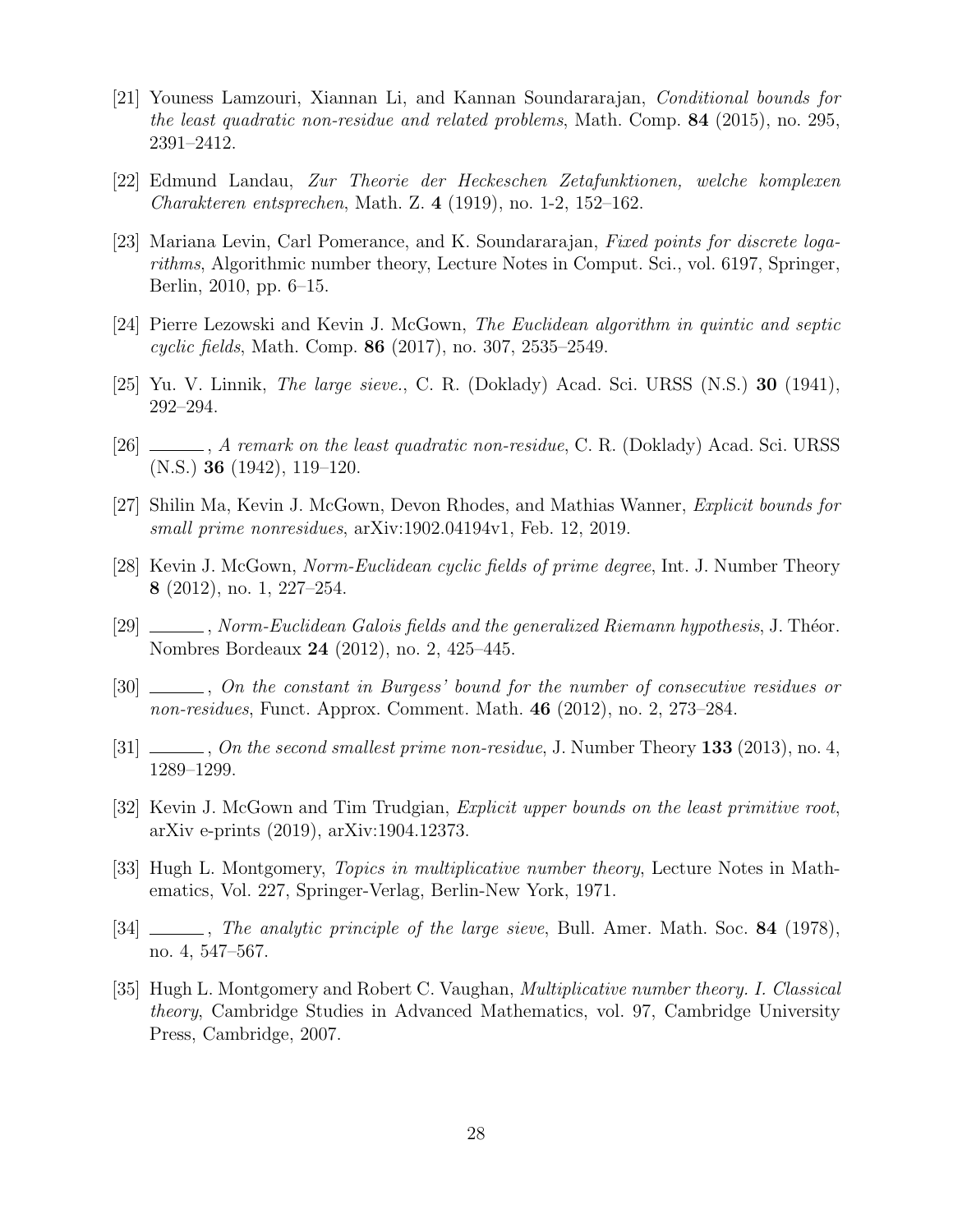- [36] Karl K. Norton, Numbers with small prime factors, and the least kth power non-residue, Memoirs of the American Mathematical Society, No. 106, American Mathematical Society, Providence, R.I., 1971.
- [37] Ren´e Peralta, On the distribution of quadratic residues and nonresidues modulo a prime number, Math. Comp. **58** (1992), no. 197, 433-440.
- [38] Herbert Robbins, A remark on Stirling's formula, Amer. Math. Monthly 62 (1955), 26–29.
- [39] J. Barkley Rosser and Lowell Schoenfeld, Approximate formulas for some functions of *prime numbers*, Illinois J. Math.  $6$  (1962), 64–94.
- [40] Hans Salié, Uber den kleinsten positiven quadratischen Nichtrest nach einer Primzahl, Math. Nachr. 3 (1949), 7–8.
- [41] , Über die kleinste Primzahl, die eine gegebene Primzahl als kleinsten positiven quadratischen Nichtrest hat, Math. Nachr. 29 (1965), 113–114.
- [42] Wolfgang M. Schmidt, Zur Methode von Stepanov, Acta Arith. 24 (1973), 347–367. (errata insert), Collection of articles dedicated to Carl Ludwig Siegel on the occasion of his seventy-fifth birthday, IV.
- [43]  $\_\_\_\_\_\$ , Equations over finite fields. An elementary approach, Lecture Notes in Mathematics, Vol. 536, Springer-Verlag, Berlin-New York, 1976.
- [44] S. A. Stepanov, Elementary method in the theory of congruences for a prime modulus, Acta Arith. 17 (1970), 231–247.
- [45] Enrique Treviño, *The least inert prime in a real quadratic field*, Math. Comp. **81** (2012), no. 279, 1777–1797.
- [46] , On the maximum number of consecutive integers on which a character is constant, Mosc. J. Comb. Number Theory 2 (2012), no. 1, 56–72.
- [47]  $\ldots$ , The Burgess inequality and the least kth power non-residue, Int. J. Number Theory 11 (2015), no. 5, 1653–1678.
- [48]  $\ldots$ , The least k-th power non-residue, J. Number Theory 149 (2015), 201–224.
- [49] \_\_\_\_, Corrigendum to "On the maximum number of consecutive integers on which a *character is constant"* [  $MR2988388$ ], Mosc. J. Comb. Number Theory 7 (2017), no. 3, 1–2.
- [50] Ivan Matveevič Vinogradov, *Selected works*, Springer-Verlag, Berlin, 1985, With a biography by K. K. Mardzhanishvili, Translated from the Russian by Naidu Psv [P. S. V. Naidu], Translation edited by Yu. A. Bakhturin.
- [51] André Weil, On some exponential sums, Proc. Nat. Acad. Sci. U. S. A. 34 (1948), 204–207.